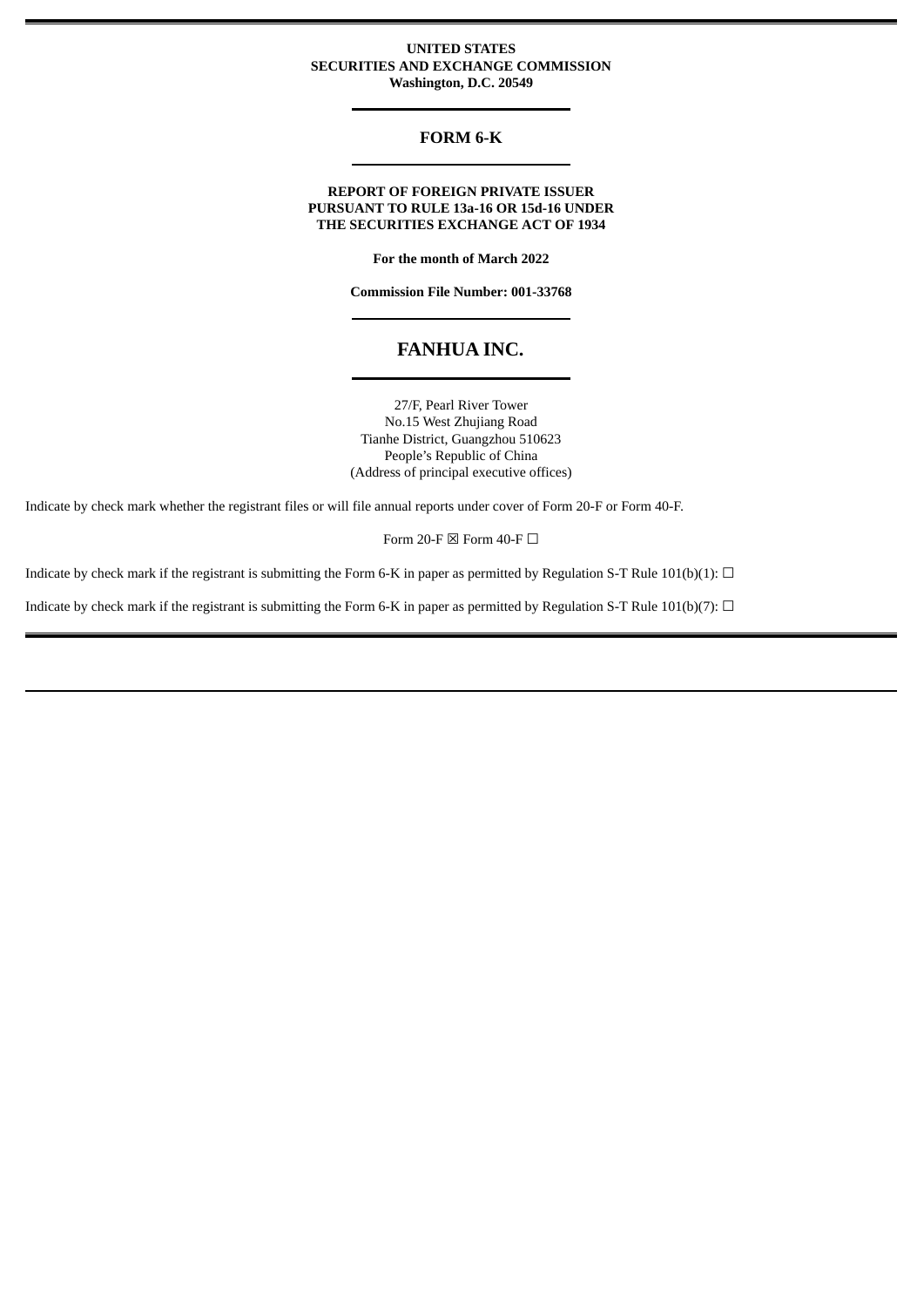# SIGNATURE

Pursuant to the requirements of the Securities Exchange Act of 1934, the registrant has duly caused this report to be signed on its behalf by the undersigned, thereunto duly authorized.

Fanhua Inc.

By: */s/ Yinan Hu*

Name: Yinan Hu Title: Chief Executive Officer

Date: March 29, 2022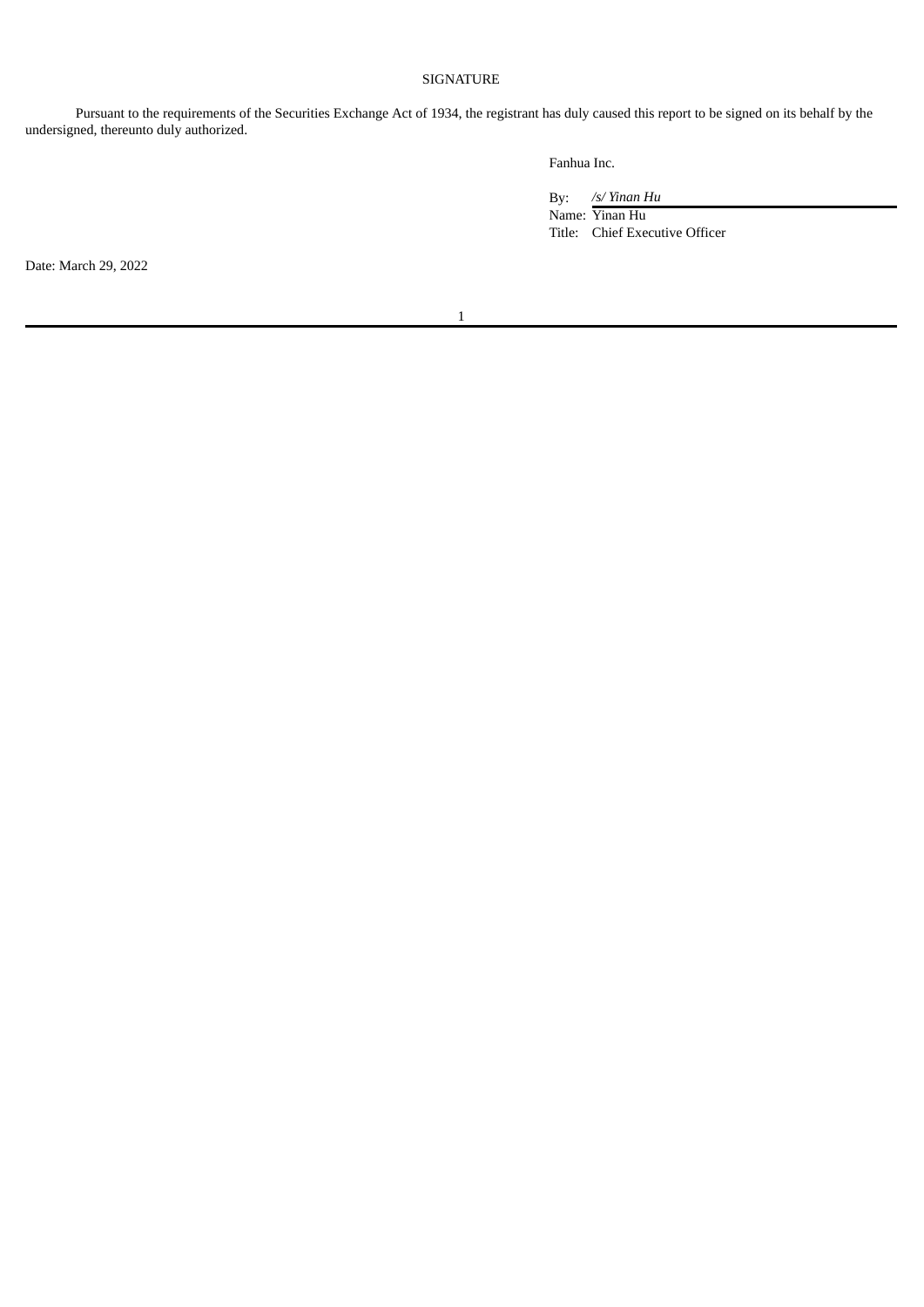**Exhibit Index**

| Exhibit No.  | Description.         |
|--------------|----------------------|
|              |                      |
| Exhibit 99.1 | <b>Press Release</b> |
| Exhibit 99.2 | <b>Press Release</b> |
| Exhibit 99.3 | <b>Press Release</b> |
|              |                      |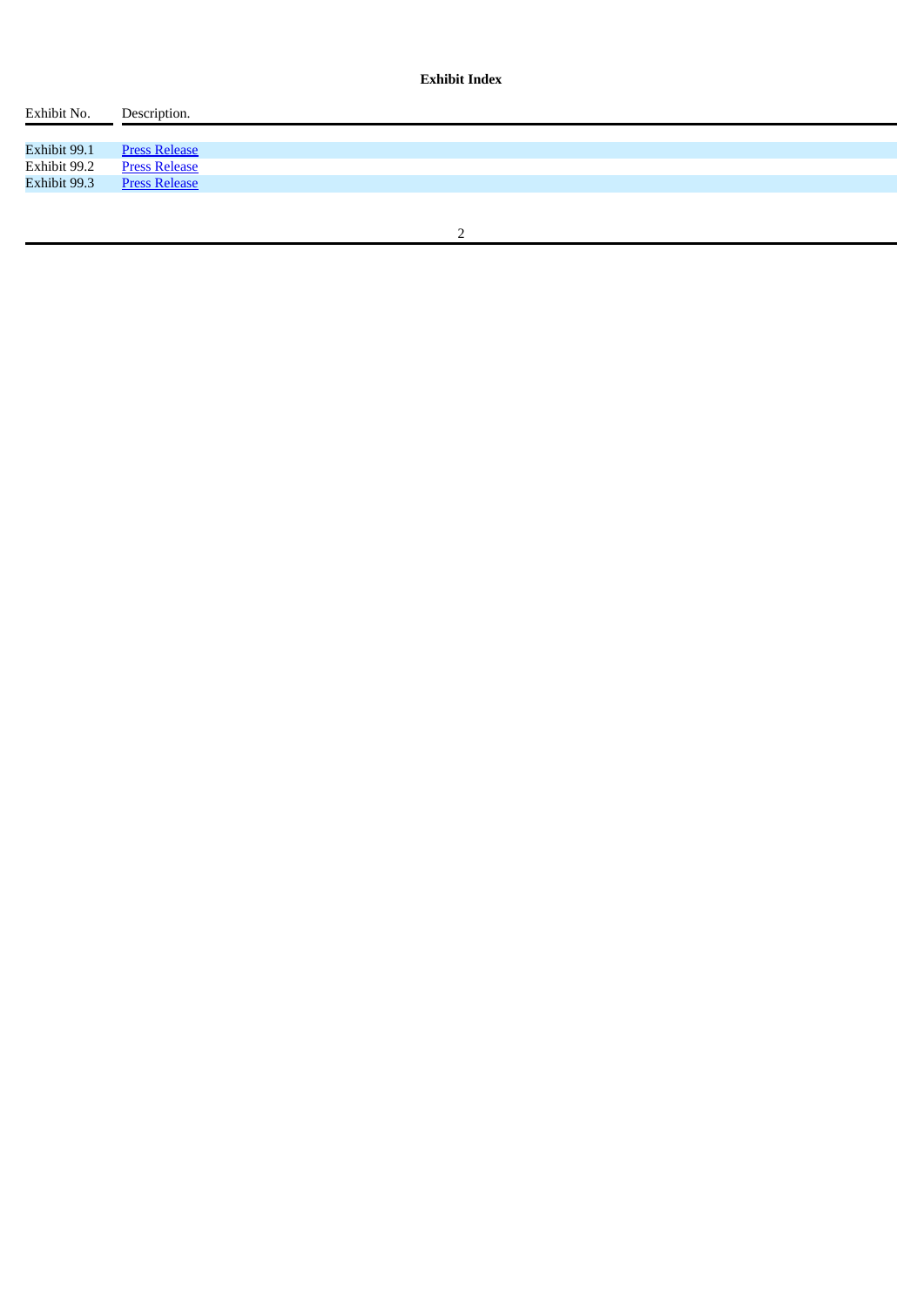<span id="page-3-0"></span>

## **Fanhua Reports Fourth Quarter and Fiscal Year 2021 Unaudited Financial Results**

GUANGZHOU, China, March 28, 2022, Eastern Daylight Time, (GLOBE NEWSWIRE) -- Fanhua Inc. (Nasdaq: FANH), (the "Company" or "Fanhua"), a leading independent financial services provider in China, today announced its unaudited financial results for the fourth quarter and fiscal year ended December 31, 2021 $^1$ .

## **Financial Highlights for the Fourth Quarter of 2021:**

|                                                                              | 2020Q4    | <b>2021Q4</b> | <b>2021Q4</b> |          |
|------------------------------------------------------------------------------|-----------|---------------|---------------|----------|
| (In thousands, except per ADS)                                               | (RMB)     | (RMB)         | (US\$)        | Change % |
| Total net revenues                                                           | 851,974   | 802,629       | 125,950       | (5.8)    |
| Operating income                                                             | 71.874    | 82,336        | 12,921        | 14.6     |
| Impairment on investment in an affiliate                                     | (22, 958) | (29,316)      | (4,600)       | 27.7     |
| Net income attributable to the Company's shareholders                        | 47,826    | 10,949        | 1,718         | (77.1)   |
| Non-GAAP net income attributable to the Company's shareholders <sup>2</sup>  | 70,784    | 40.265        | 6.318         | (43.1)   |
| Diluted net income per ADS                                                   | 0.89      | 0.20          | 0.03          | (77.5)   |
| Non-GAAP diluted net income per ADS <sup>3</sup>                             | 1.32      | 0.75          | 0.12          | (43.2)   |
| Cash, cash equivalents and short-term investments (As of December, 31, 2020) |           |               |               |          |
| and 2021)                                                                    | 1,553,293 | 1.435.306     | 225.231       | (7.6)    |

## **Financial Highlights for Year 2021:**

|                                                                             | 2020      | 2021      | 2021    |          |
|-----------------------------------------------------------------------------|-----------|-----------|---------|----------|
| (In thousands, except per ADS)                                              | (RMB)     | (RMB)     | (US\$)  | Change % |
| Total net revenues                                                          | 3,268,145 | 3,271,114 | 513,310 | 0.1      |
| Operating income                                                            | 302,186   | 301.905   | 47.376  | (0.1)    |
| Impairment on investment in an affiliate                                    | (22,958)  | (29,316)  | (4,600) | 27.7     |
| Net income attributable to the Company's shareholders                       | 268,254   | 250,989   | 39,386  | (6.4)    |
| Non-GAAP net income attributable to the Company's shareholders <sup>2</sup> | 291,212   | 280,305   | 43,986  | (3.7)    |
| Diluted net income per ADS                                                  | 4.99      | 4.67      | 0.73    | (6.4)    |
| Non-GAAP diluted net income per ADS <sup>3</sup>                            | 5.42      | 5.22      | 0.82    | (3.7)    |

<sup>1</sup> This announcement contains currency conversions of certain Renminbi ("RMB") amounts into U.S. dollars (US\$) at specified rates solely for the convenience of the reader. Unless otherwise noted, all translations from RMB to U.S. dollars are made at a rate of RMB6.3726 to US\$1.00, the effective noon buying rate as of December 31, 2021 in The City of New York for cable transfers of RMB as set forth in the H.10 weekly statistical release of the Federal Reserve Board.

2 Non-GAAP net income attributable to the Company's shareholders is defined as net income attributable to the Company's shareholders before impairment on investment in an affiliate.

3 Non-GAAP diluted net income per ADS is defined as non-GAAP net income attributable to the Company's shareholders divided by total weighted average number of diluted ADSs of the Company outstanding during the period.

Page 1 of 20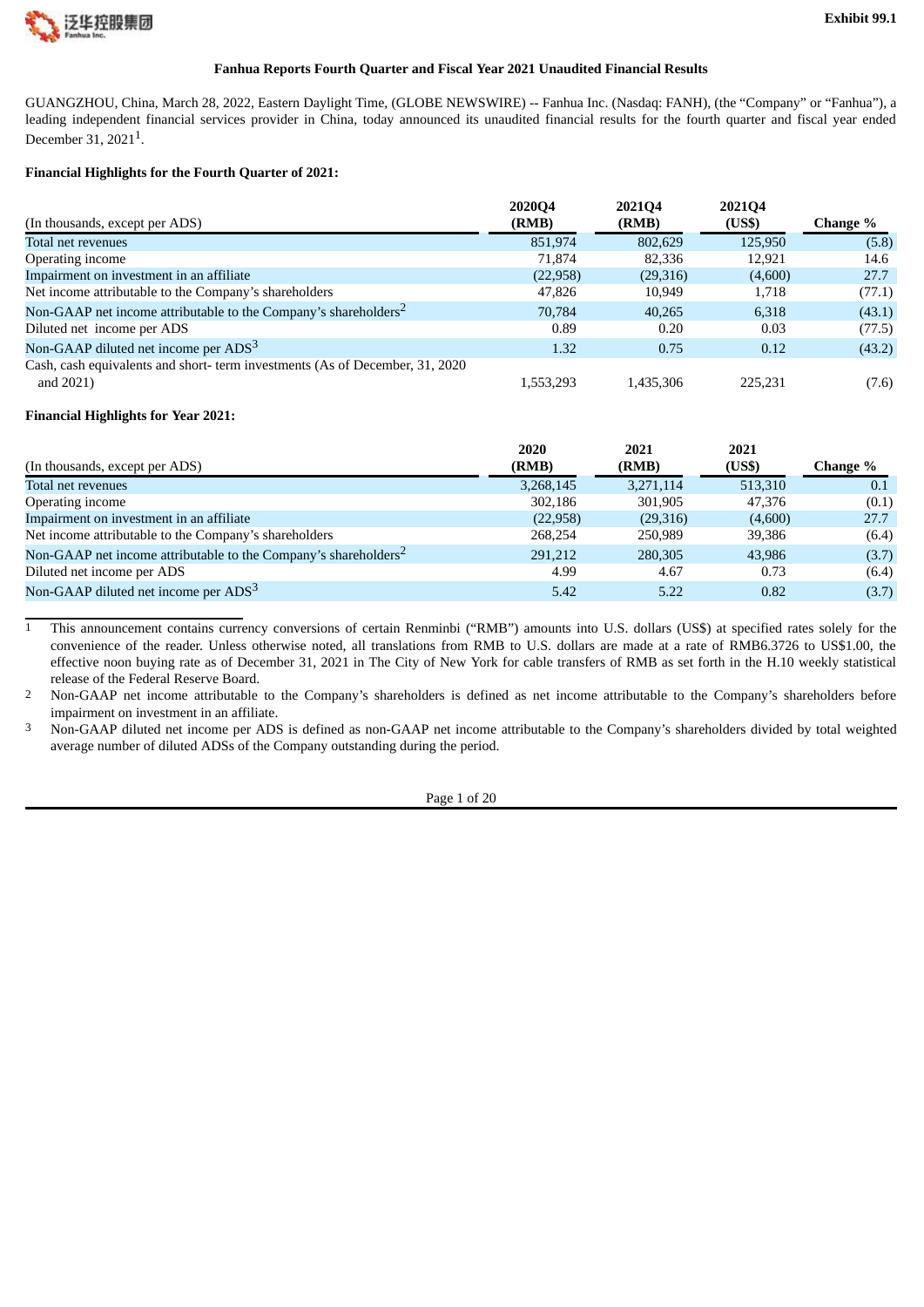

Mr. Yinan Hu, chairman and chief executive officer of Fanhua, commented on the financial results of fourth quarter and fiscal year of 2021: "In 2021, China's life insurance industry started off well but ended up on a downward track. There has been a slowdown in the premium growth since the transition to the new critical illness definition framework in the first quarter of 2021, and gross written premiums (GWP) for the year even declined. The resurgences of COVID-19 and tightened regulatory environment clearly played a role, but we believe the major cause lies in the supply side, as neither the quality of insurance products nor the professional capabilities of insurance salespeople can fully meet customer needs."

"Against the backdrop of industry transformation, we see tremendous opportunities despite mounting challenges. In 2022, people reaching the retirement age are expected to grow from 9 million in 2021 to 25 million in China. More than 25 million people are expected to retire in the next 10 years each year starting from 2022, adding up to nearly 300 million people. With China's population aging at an accelerating pace, there is burgeoning demand for elderly care, asset preservation, tax planning and legacy management among soon-to-be retirees. Meanwhile, based on the consumer patterns that have been observed in the mature markets, with the rise of the middle class and the increase in consumers' disposable income, more and more people are shifting their demand for insurance from ensuring basic protection to more comprehensive plans for family-based asset allocation. These evolving consumer demands are driving the next era of strong growth. At the same time, such demands require salespeople to be equipped with higher capabilities and more professional knowledge.

"In response to evolving trends, we began implementing our new strategy of "Professionalization, Digitalization and Open Platform" in full strength in 2021**,** in an attempt to fully empower and cultivate professional talents and also empower the industry to take full advantage of the great opportunities brought by the rising demand for elderly care and family legacy management. Despite mounting challenges in 2021 faced by the life insurance industry in China, Fanhua still managed to achieve its full year operating income target of over RMB300 million."

"Building on the foundation laid in 2021, we will continue to execute our development strategy with a focus on the following initiatives, among others, (i) tapping into the high-end market by offering referral of insurance trust services, (ii) growing the premium contributions from high-performing sales agents, and (iii) accelerating market exploration of Fanhua's open platform model to empower the industry.

"Our goal is to transform Fanhua into a brand-new, digitalized and specialized company that will demonstrate high growth in the next two years. 2022 will be a year of capacity building, laying the ground work for Fanhua to get back on track for sustained and high profit growth."

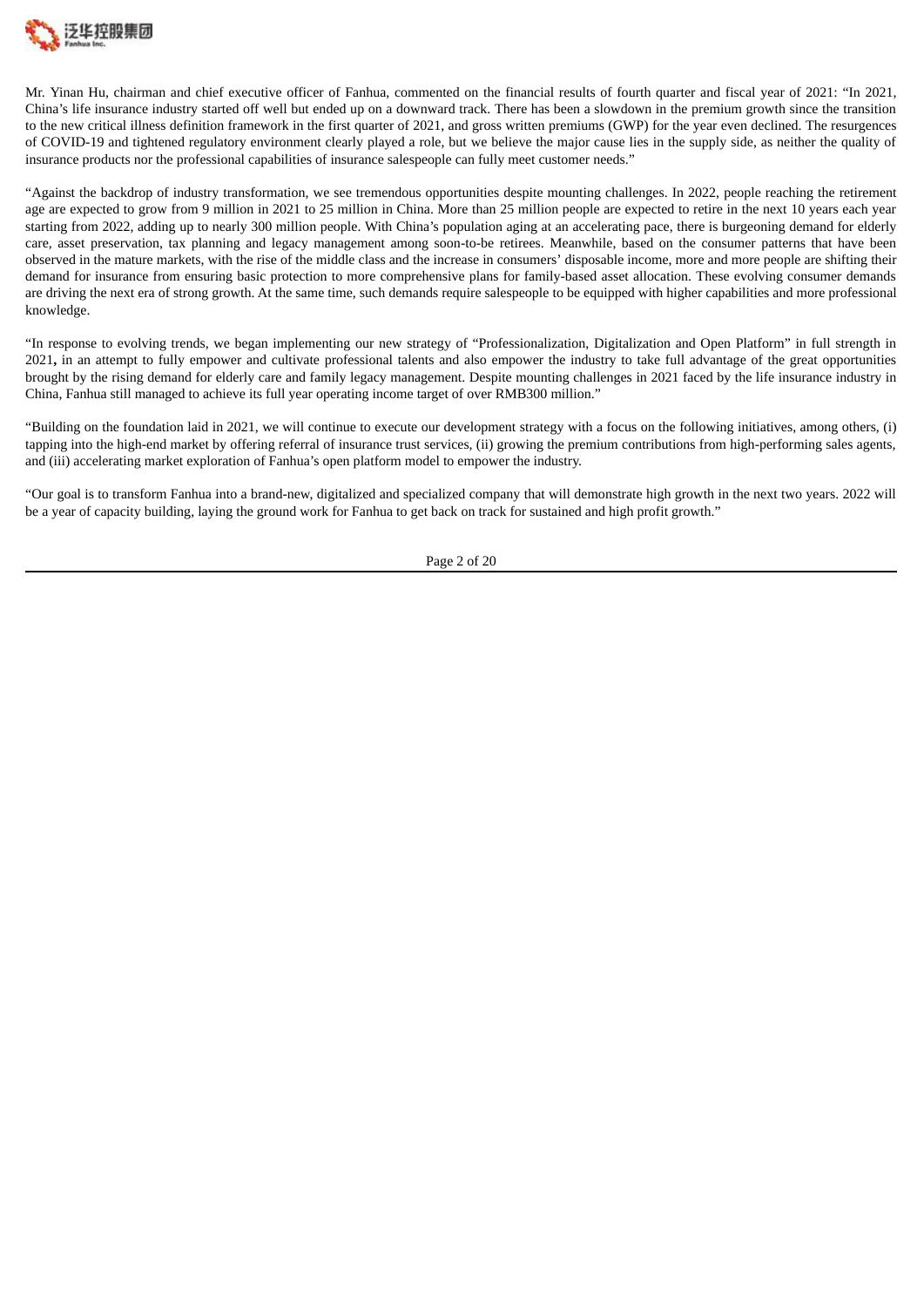

## **Financial Results for the Fourth Quarter of 2021**

**Total net revenues** were RMB802.6 million (US\$126.0 million) for the fourth quarter of 2021, representing a decrease of 5.8% from RMB852.0 million for the corresponding period in 2020.

- **Net revenues for agency business** were RMB672.3 million (US\$105.5 million) for the fourth quarter of 2021, representing a decrease of 7.6% from RMB727.5 million for the corresponding period in 2020. In the fourth quarter of 2021, total GWP increased by 8.5% year-over-year to RMB3.2 billion, of which first year premiums grew by 8.1% year-over-year to RMB858.2 million while renewal premiums increased by 8.6% year-over-year to RMB2,338.3 million.
	- u **Net revenues for the life insurance business** were RMB642.5 million (US\$100.8 million) for the fourth quarter of 2021, representing a decrease of 7.9% from RMB697.6 million for the corresponding period in 2020. The decrease was mainly due to changes in product mix, as the net revenues in the fourth quarter of 2020 were mainly derived from critical illness insurance products with longer renewal term and thus higher commission, while the net revenues in the fourth quarter of 2021 were mainly derived from whole life insurance products with shorter renewal term. In the fourth quarter of 2021, total life insurance GWP increased by 8.1% year-over-year to RMB3,109.3 million, of which first year premiums increased by 6.5% year-over-year to RMB771.0 million and renewal premiums increased by 8.6% year-over-year to RMB2,338.3 million.

Net revenues generated from our life insurance business accounted for 80.1% of our total net revenues in the fourth quarter of 2021.

- u **Net revenues for the P&C insurance business** were RMB29.8 million (US\$4.7 million) for the fourth quarter of 2021, which remained relatively stable compared with RMB29.9 million for the corresponding period in 2020. Net revenues for the P&C insurance business are mainly derived from commissions for medical insurance, accident insurance, travel insurance and homeowner insurance products facilitated on Baowang (www.baoxian.com). Net revenues generated from the P&C insurance business accounted for 3.7% of our total net revenues in the fourth quarter of 2021.
- **Net revenues for the claims adjusting business** were RMB130.4 million (US\$20.5 million) for the fourth quarter of 2021, representing an increase of 4.7% from RMB124.5 million for the corresponding period in 2020. Net revenues generated from the claims adjusting business accounted for 16.2% of our total net revenues in the fourth quarter of 2021.

**Total operating costs and expenses** were RMB720.3 million (US113.0million) for the fourth quarter of 2021, representing a decrease of 7.7% from RMB780.1 million for the corresponding period in 2020.

- **Commission costs** were RMB504.9 million (US\$79.2 million) for the fourth quarter of 2021, representing a decrease of 13.2% from RMB581.9 million for the corresponding period in 2020.
	- **Commission cost for agency business** were RMB430.7 million (US\$67.6 million) for the fourth quarter of 2021, representing a decrease of 14.1% from RMB501.6 million for the corresponding period in 2020.

Page 3 of 20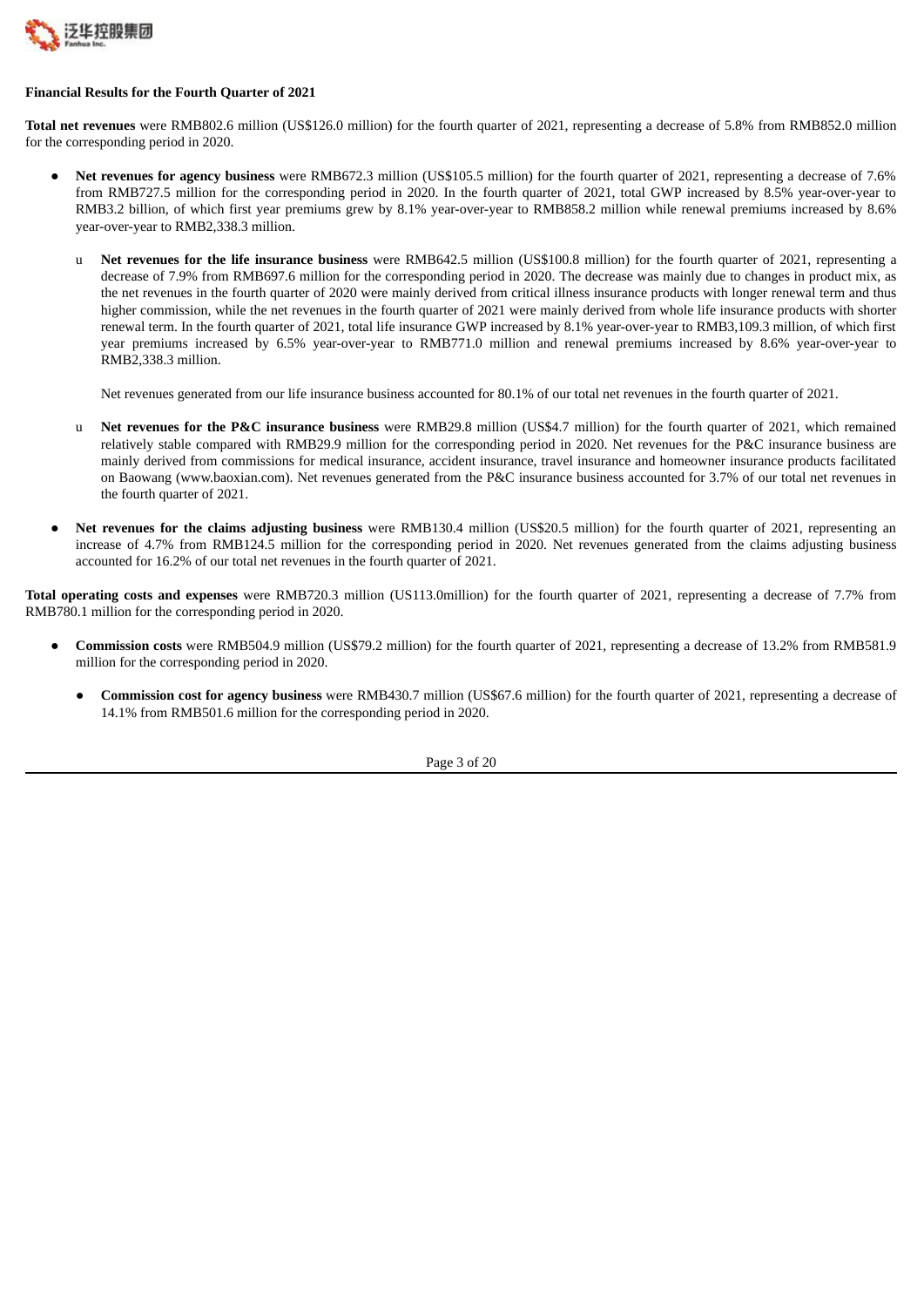

- u **Costs of the life insurance business** were RMB411.1 million (US\$64.5 million) for the fourth quarter of 2021, representing a decrease of 15.1% from RMB484.3 million for the corresponding period in 2020. The decrease was in line with the decline in net revenues generated from our life insurance business. Costs incurred by the life insurance business accounted for 81.4% of our total commission costs in the fourth quarter of 2021.
- u **Costs of the P&C insurance business** were RMB19.6 million (US\$3.1 million) for the fourth quarter of 2021, representing an increase of 13.3% from RMB17.3 million for the corresponding period in 2020. The costs of the P&C insurance business mainly represent commission costs we incurred for operating Baowang (www.baoxian.com). The increase in the costs of P&C insurance business was mainly due to increases in our payroll as we recruited more employees at our call center. Costs incurred by the P&C insurance business accounted for 3.9% of our total commission costs in the fourth quarter of 2021.
- **Costs of claims adjusting business** were RMB74.2 million (US\$11.6 million) for the fourth quarter of 2021, representing a decrease of 7.5% from RMB80.2 million for the corresponding period in 2020. Costs incurred by the claims adjusting business accounted for 14.7% of our total commission costs in the fourth quarter of 2021.
- **Selling expenses** were RMB77.1 million (US\$12.1 million) for the fourth quarter of 2021, representing a decrease of 1.9% from RMB78.6 million for the corresponding period in 2020. The decrease was due to decreased sales events, partially offset by increased contributions to employees' government-mandated social benefits plans which had a lower base in the same period of 2020 as the government waived certain contributions in 2020 in view of the impact of COVID-19.
- **General and administrative expenses** were RMB138.3 million (US\$21.7 million) for the fourth quarter of 2021, representing an increase of 15.6% from RMB119.6 million for the corresponding period in 2020. The increase was mainly due to increased expenditures for execution of the Professionalization, Digitalization and Open Platform strategy and increased contributions to employees' government-mandated social benefits plans which had a lower base in the same period of last year.

As a result of the foregoing factors, we recorded an operating income of RMB82.3 million (US\$12.9 million) for the fourth quarter of 2021, representing an increase of 14.6% from RMB71.9 million for the corresponding period in 2020.

**Operating margin** was 10.3% for the fourth quarter of 2021, compared to 8.4% for the corresponding period in 2020.

**Investment income** was RMB7.5 million (US\$1.2 million) for the fourth quarter of 2021, representing a decrease of 3.8**%** from RMB7.8 million for the corresponding period in 2020. The investment income in the fourth quarter of 2021 consisted of yields from short-term investments in financial products.

Page 4 of 20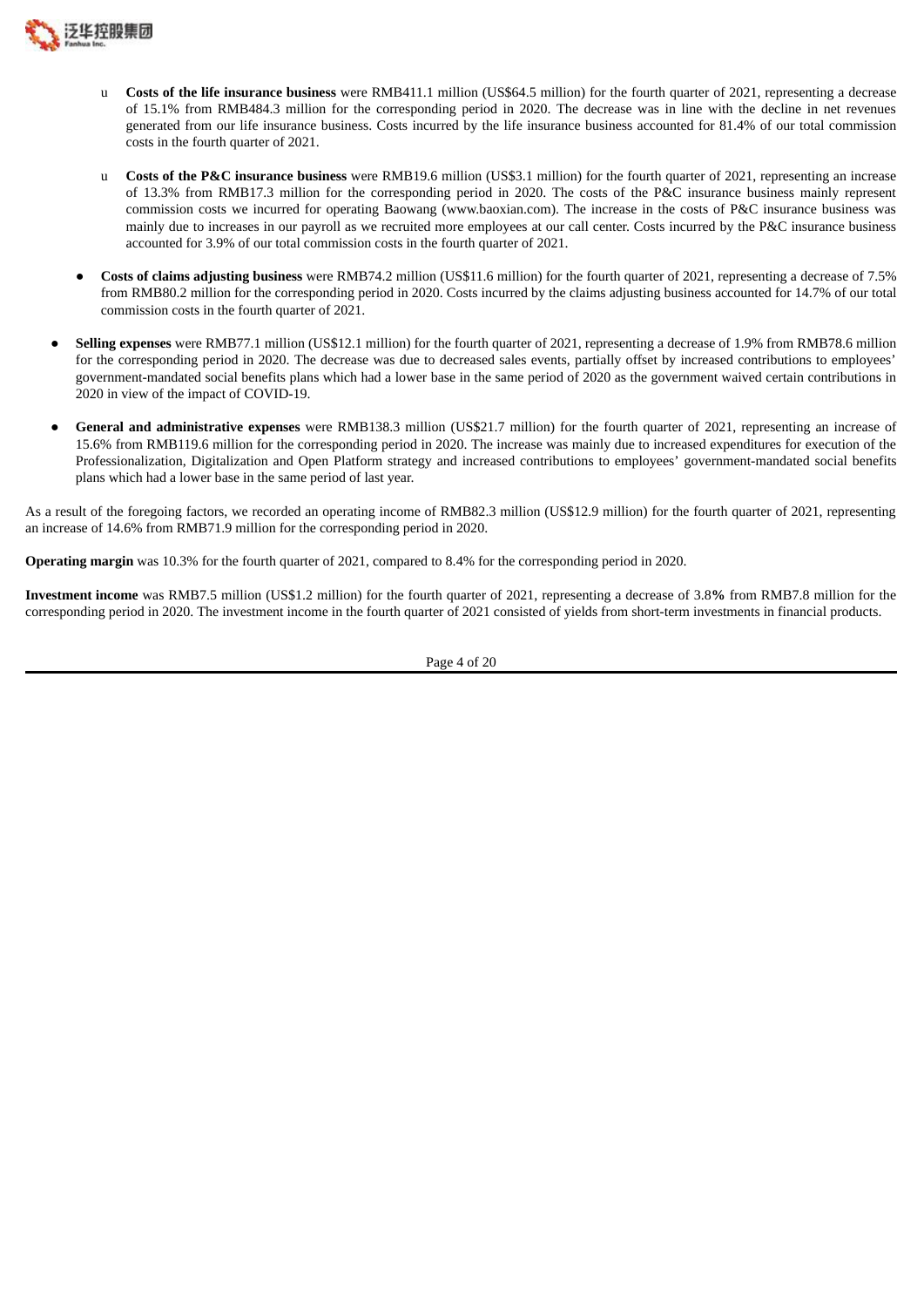

**Income tax expense** was RMB32.7 million (US\$5.1 million) for the fourth quarter of 2021, representing an increase of 142.2% from RMB13.5 million for the corresponding period in 2020. The effective tax rate for the fourth quarter of 2021 was 32.5% compared with 20.7% for the corresponding period in 2020. The increase in effective tax rate was mainly due to accrual of other tax liabilities related to certain transfer pricing arrangements and decreased exemption from income tax for investment income derived from certain fund product in the fourth quarter of 2020.

**Share of loss and impairment of affiliates** was RMB49.4 million (US\$7.8 million) for the fourth quarter of 2021, compared to RMB4.2 million for the corresponding period in 2020. The share of loss and impairment of affiliates included i) an other than temporary impairment loss of RMB29.3 million (US\$4.6 million) on investment in CNFinance Holdings Limited ("CNFinance") in the fourth quarter of 2021, reflecting a write-down to the fair value of the investment as measured by its closing market price on December 31, 2021, compared to the impairment loss of RMB23.0 million for the corresponding period in 2020, and ii) share of loss from CNFinance of RMB19.3 million (US\$3.0 million) in the fourth quarter of 2021, compared to share of income from CNFinance of RMB19.1 million in the same period of 2020.

**Net income** was RMB18.5 million (US\$2.9 million) for the fourth quarter of 2021, representing a decrease of 61.0% from RMB47.4 million for the corresponding period in 2020.

**Net income attributable to the Company's shareholders** was RMB10.9 million (US\$1.7 million) for the fourth quarter of 2021, representing a decrease of 77.2% from RMB47.8 million for the corresponding period in 2020 mainly due to the share of loss and impairment of affiliates.

**Non-GAAP net income attributable to the Company's shareholders 2 ,** (exclusive of impairment on investment in CNFinance), was RMB40.3 million (US\$6.3 million) for the fourth quarter of 2021, representing a decrease of 43.1% from RMB70.8 million for the corresponding period in 2020.

**Net margin** was 1.4% for the fourth quarter of 2021 as compared to 5.6% for the corresponding period in 2020.

**Non-GAAP net margin** <sup>4</sup> was 5.0% for the fourth quarter of 2021 as compared to 8.3% for the corresponding period in 2020.

**Basic and diluted net income per ADS** were RMB0.20 (US\$0.03) and RMB0.20 (US\$0.03) for the fourth quarter of 2021, respectively, representing decreases of 77.5% and 77.5% from RMB0.89 and RMB0.89 for the corresponding period in 2020, respectively.

4 Non-GAAP net margin is defined as non-GAAP net income attributable to the Company's shareholders as a percentage of net revenues

Page 5 of 20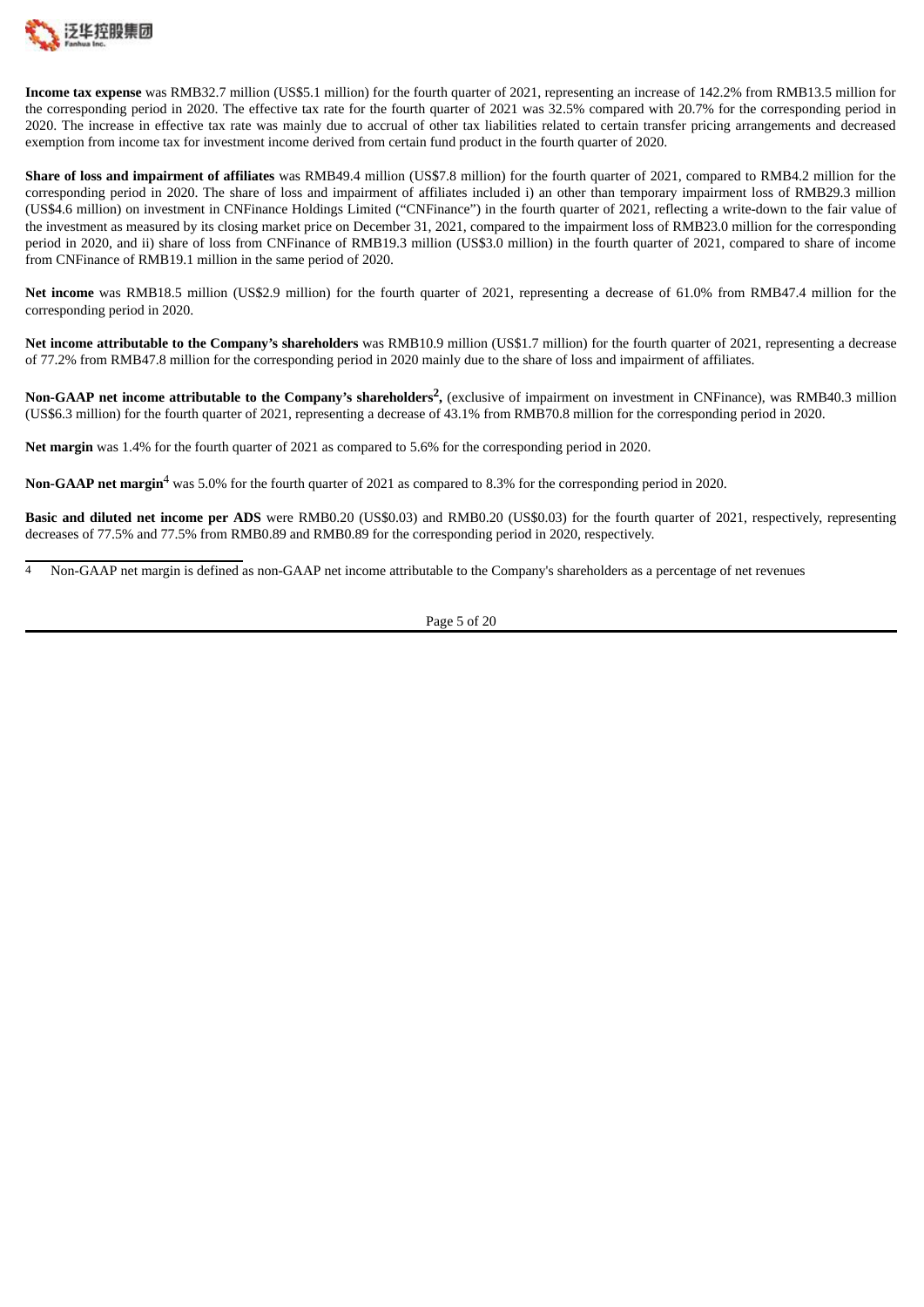

**Non-GAAP basic <sup>5</sup> and diluted net income per ADS <sup>3</sup>** were RMB0.75 (US\$0.12) and RMB0.75 (US\$0.12) for the fourth quarter of 2021, respectively, representing decreases of 43.2% and 43.2% from RMB1.32 and RMB1.32 for the corresponding period in 2020, respectively.

#### **Financial Results for Year 2021**

**Total net revenues** were RMB3, 271.1 million (US\$513.3 million) for 2021, which remained relatively stable compared with RMB3,268.1 million in 2020.

- **Net revenues for the agency business** were RMB2,811.9 million (US\$441.2 million) for 2021, representing a decrease of 0.8% from RMB2,835.0 million in 2020, primarily due to changes in product mix of our life insurance business, despite an increase in total GWP. In 2021, total GWP increased by 12.2% year-over-year to RMB11.6 billion, of which first year premiums increased by 3.6% year-over-year RMB2,828.1 million while renewal premiums increased by 15.3% year-over-year to RMB8,752.8 million.
	- u **Net revenues for the life insurance business** were RMB2,679.7 million (US\$420.5 million) for 2021, representing a decrease of 0.9% from RMB2,703.6 million in 2020. The slight decrease was mainly due to changes in product mix, despite an increase in total life insurance GWP. The net revenues in 2020 were mainly derived from critical illness insurance products with longer renewal term and thus higher commission, while the net revenues in 2021 were mainly derived from whole life insurance products with shorter renewal term. In 2021, total life insurance GWP increased by 12.5% year-over-year to RMB11.3 billion, of which first year premiums increased by 3.7% year-over-year to RMB2,507.9 million and renewal premiums increased by 15.3% year-over-year to RMB8,752.8 million.

Net revenues generated from our life insurance business accounted for 81.9% of our total net revenues in 2021.

- u **Net revenues for the P&C insurance business** were RMB132.2 million (US\$20.7 million) for 2021, which remained relatively stable compared with RMB131.4 million in 2020. Net revenues for the P&C insurance business are mainly derived from commissions for internetbased insurance products sold on Baowang, including medical insurance, accident insurance, travel insurance and homeowner insurance products. Revenues generated from the P&C insurance business accounted for 4.1% of our total net revenues in 2021.
- **Net revenues for the claims adjusting business** were RMB459.2 million (US\$72.1 million) for 2021, representing an increase of 6.0% from RMB433.1 million in 2020. Revenues generated from the claims adjusting business accounted for 14.0% of our total net revenues in 2021.
- 5 Non-GAAP basic net income per ADS is defined as non-GAAP net income attributable to the Company's shareholders divided by total weighted average number of ADSs of the Company outstanding during the period.

Page 6 of 20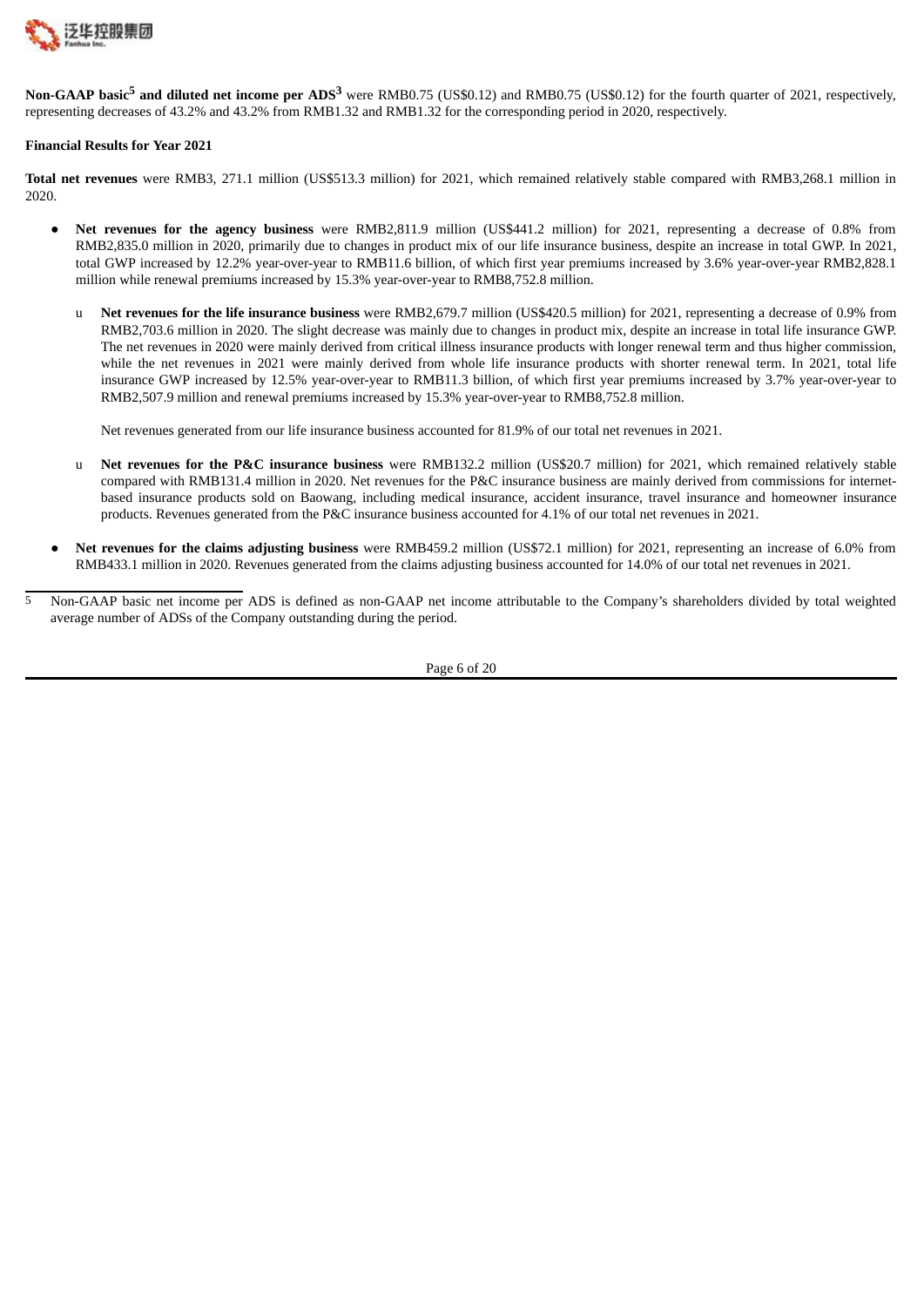

**Total operating costs and expenses** were RMB2,969.2 million (US\$465.9 million) for 2021, which remained relatively stable compared with RMB2,966.0 million in 2020.

- **Commission costs** were RMB2,115.2 million (US\$331.9 million) for 2021, representing a decrease of 4.5% from RMB2,213.9 million in 2020.
	- **Commission costs for the agency business** were RMB1,835.8 million (US288.1 million) for 2021, representing a decrease of 6.0% from RMB1,953.7 million in 2020.
		- u **Costs of the life insurance business** were RMB1,742.6 million (US\$273.5 million) for 2021, representing a decrease of 6.6% from RMB1,866.2 million in 2020. The decrease was in line with the decline in net revenues generated from our life insurance business. Costs incurred by the life insurance business accounted for 82.4% of our total commission costs in 2021.
		- u **Costs of the P&C insurance business** were RMB93.2 million (US\$14.6 million) for 2021, representing an increase of 6.5% from RMB87.5 million in 2020. The costs of the P&C insurance business mainly represent commission costs we incurred for operating Baowang (www.baoxian.com). The increase in the cost of P&C insurance business was mainly due to increases in payroll as we recruited more employees at our call center. Costs incurred by the P&C insurance business accounted for 4.4% of our total commission costs in 2021.
	- **Costs of claims adjusting business** were RMB279.3 million (US\$43.8 million) for 2021, representing an increase of 7.4% from RMB260.1 million in 2020. Costs incurred by the claims adjusting business accounted for 13.2% of our total commission costs in 2021.
- **Selling expenses** were RMB306.5 million (US\$48.1 million) for 2021, representing an increase of 6.2% from RMB288.5 million in 2020. The increase was due to increased contributions to employees' government-mandated social benefits plans which had a lower base in 2020 as the government waived certain contribution in 2020 in view of the impact of COVID-19.
- **General and administrative expenses** were RMB547.6 million (US\$85.9 million) for 2021, representing an increase of 18.1% from RMB463.6 million in 2020. The increase was mainly due to increased expenditures for execution of the Professionalization, Digitalization and Open Platform strategy and increased contributions to employees' government-mandated social benefits plans which had a lower base in last year as the government waived certain contribution in 2020 in view of the impact of COVID-19.

As a result of the foregoing factors, we recorded an operating income of RMB301.9 million (US\$47.4 million) for 2021, which remained relatively stable compared with RMB302.2 million in 2020.

Page 7 of 20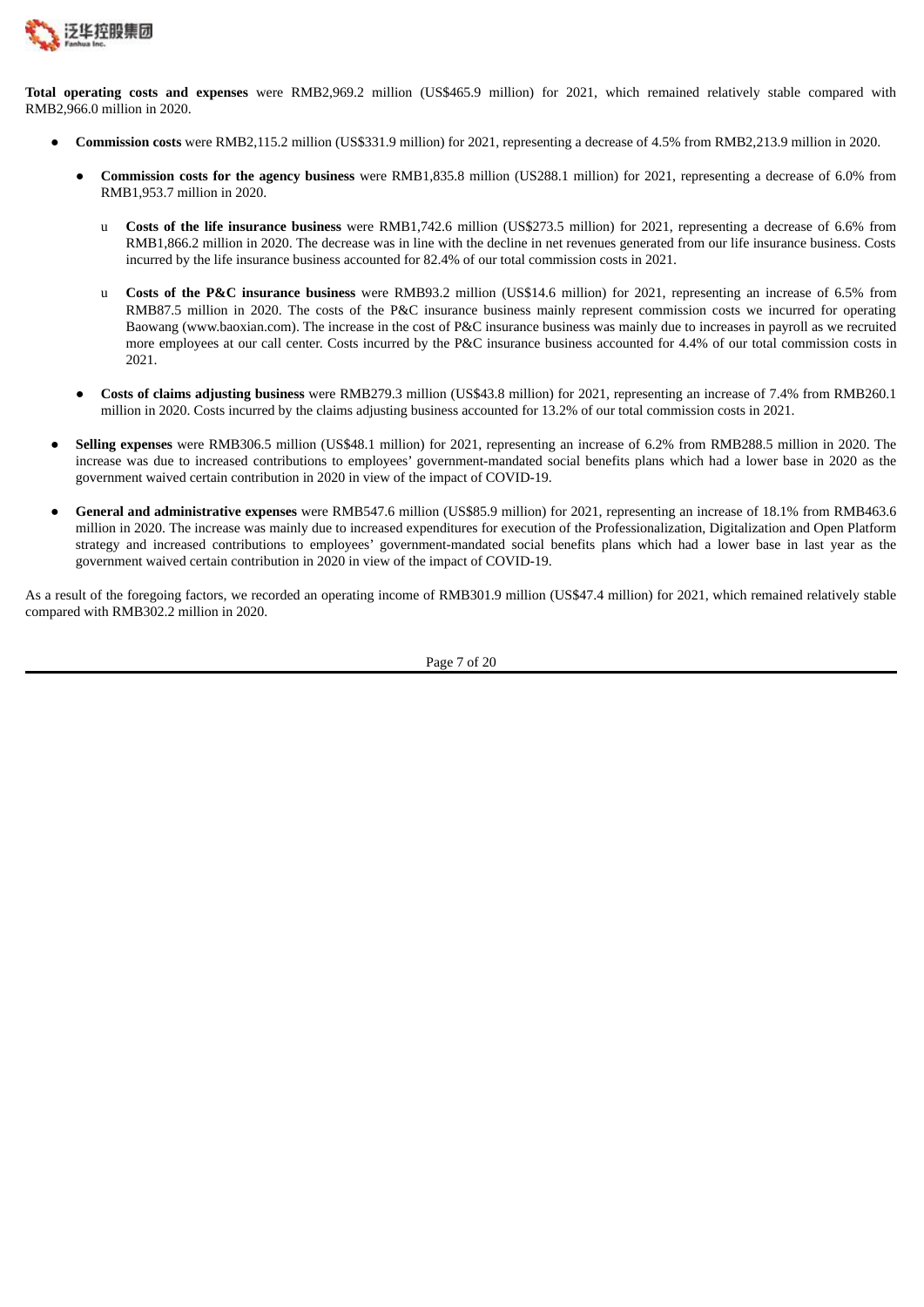

**Operating margin** was 9.2% for 2021, compared to 9.2% in 2020.

**Investment income** was RMB32.9 million (US\$5.2 million) for 2021, representing a decrease of 5.5**%** from RMB34.8 million in 2020. The investment income in 2021 consisted of yields from short-term investments in financial products. The decrease in investment income was mainly due to a decrease in cash available for investment in short-term investment products.

**Income tax expense** was RMB90.6 million (US\$14.2 million) for 2021, representing an increase of 8.6% from RMB83.4 million in 2020. The effective tax rate for 2021 was 24.4% compared with 23.0% in 2020.

**Share of income and impairment of affiliates** was RMB20.6 million (US\$3.2 million) for 2021, as compared to RMB2.7 million in 2020. The share of income and impairment of affiliates included i) an other than temporary impairment loss of RMB29.3 million (US\$4.6 million) on investment in CNFinance, reflecting a write-down to the fair value of the investment as measured by its closing market price on December 31, 2021, compared to the impairment loss of RMB23.0 million in 2020, and ii) share of income from CNFinance of RMB12.0 million (US\$1.9 million) for 2021, compared to share of income from CNFinance of RMB21.2 million in 2020.

**Net income** was RMB259.9 million (US\$40.8 million) for 2021, representing a decrease of 5.9% from RMB276.2 million in 2020.

**Net income attributable to the Company's shareholders** was RMB251.0 million (US\$39.4 million) for 2021, representing a decrease of 6.4% from RMB268.3 million in 2020.

**Non-GAAP net income attributable to the Company's shareholders 2 ,** which excluded impairment on investment in CNFinance, was RMB280.3 million (US\$44.0 million) for 2021, representing a decrease of 3.7% from RMB291.2 million in 2020.

**Net margin** was 7.7% for 2021 as compared to 8.2% in 2020.

**Non-GAAP net margin** <sup>4</sup> was 8.6% for 2021 as compared to 8.9% in 2020.

**Basic and diluted net income per ADS** were RMB4.67 (US\$0.73) and RMB4.67 (US\$0.73) for 2021, respectively, representing decreases of 6.6% and 6.4% from RMB5.00 and RMB4.99 in 2020, respectively.

4 Non-GAAP net margin is defined as non-GAAP net income attributable to the Company's shareholders as a percentage of net revenues.

Page 8 of 20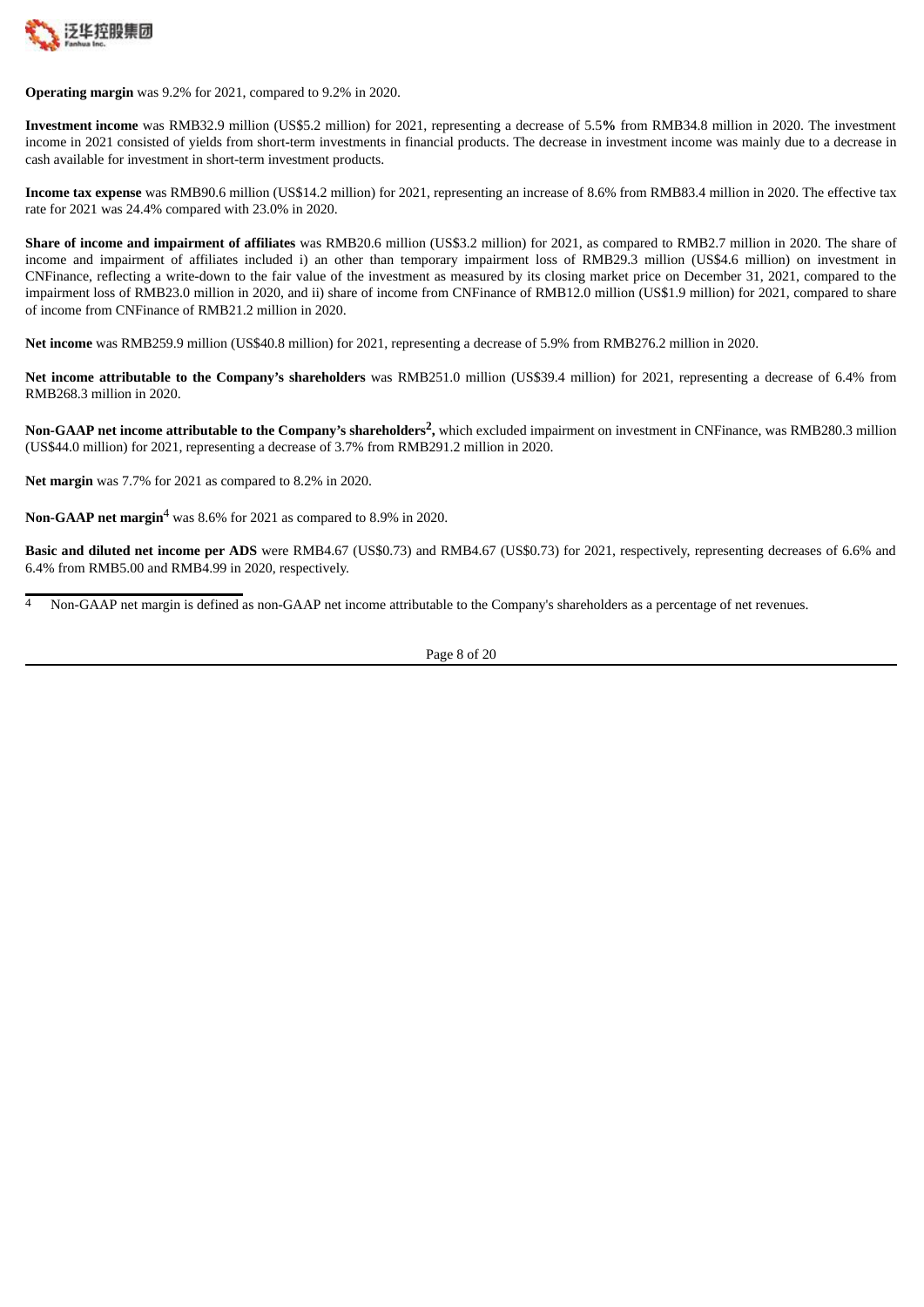

**Non-GAAP basic <sup>5</sup> and diluted net income per ADS <sup>3</sup>** were RMB5.22 (US\$0.82) and RMB5.22 (US\$0.82) for 2021, respectively, representing decreases of 3.7% and 3.7% from RMB5.42 and RMB5.42 in 2020, respectively.

As of December 31, 2021, the Company had RMB1,435.3 million (US\$225.2 million) in **cash, cash equivalents and short-term investments.**

#### **Key Operational Metrics for Fanhua's Online Initiatives in 2021:**

- l **Baowang** (**www.baoxian.com) - Our Direct-to-Consumer ("DTC") online insurance platform for Accident & Short Term Health insurance("A&H"), travel and homeowner insurance:**
	- Ø **The number of registered customer accounts** was 3.4 million as of December 31, 2021, as compared to 3.4 million as of December 31, 2020;
	- Ø **The number of active customer accounts <sup>6</sup>** was 275,395 in 2021, representing a decrease of 6.5% from 294,389 in 2020;
	- Ø **Insurance premiums generated on Baoxian.com** was RMB335.6 million (US\$52.7 million) in 2021 representing an increase of 6.7% from RMB314.5 million in 2020.
- **Lan Zhanggui - Our one-stop insurance service platform:**
	- Ø **The number of active users of Lan Zhanggui** <sup>7</sup> was 78,288 in 2021, as compared to 172,847 in 2020. The number of active users of Lan Zhanggui who have sold at least one life insurance policy was 51,693 in 2021, as compared to 79,012 in 2020. The decrease was mainly due to the weakened demand for critical illness insurance after the strong sales prior to the transition to the new critical illness definition framework in the first quarter of 2021;
	- Ø **Insurance premiums generated through Lan Zhanggui** were RMB2,700.2 million (US\$423.7 million) in 2021, consisting of (i) life insurance premiums of RMB2,366.1 million (US\$371.3 million) and (ii) non-life insurance premiums of RMB334.1 million (US\$52.4 million), respectively, as compared to RMB2,738.5 million total insurance premiums generated through Lan Zhanggui consisting of (i) RMB2,186.7 million life insurance premiums and (ii) RMB551.8 million non-life insurance premiums in 2020.
- **eHuzhu - Our online mutual aid platform:**
	- Ø **The number of paying members** was 2.7 million as of December 31, 2021, as compared to 3.0 million as of December 31, 2020.
- 5 Non-GAAP basic net income per ADS is defined as non-GAAP net income attributable to the Company's shareholders divided by total weighted average number of ADSs of the Company outstanding during the period.
- 6 Active customer accounts are defined as customer accounts that made at least one purchase directly throughwww.baoxian.com, its mobile application, or WeChat public account during the specified period.
- 7 Active users of Lan Zhanggui included users who sold at least one insurance policy through Lan Zhanggui (through either its mobile application or WeChat public account) during the specific period.

Page 9 of 20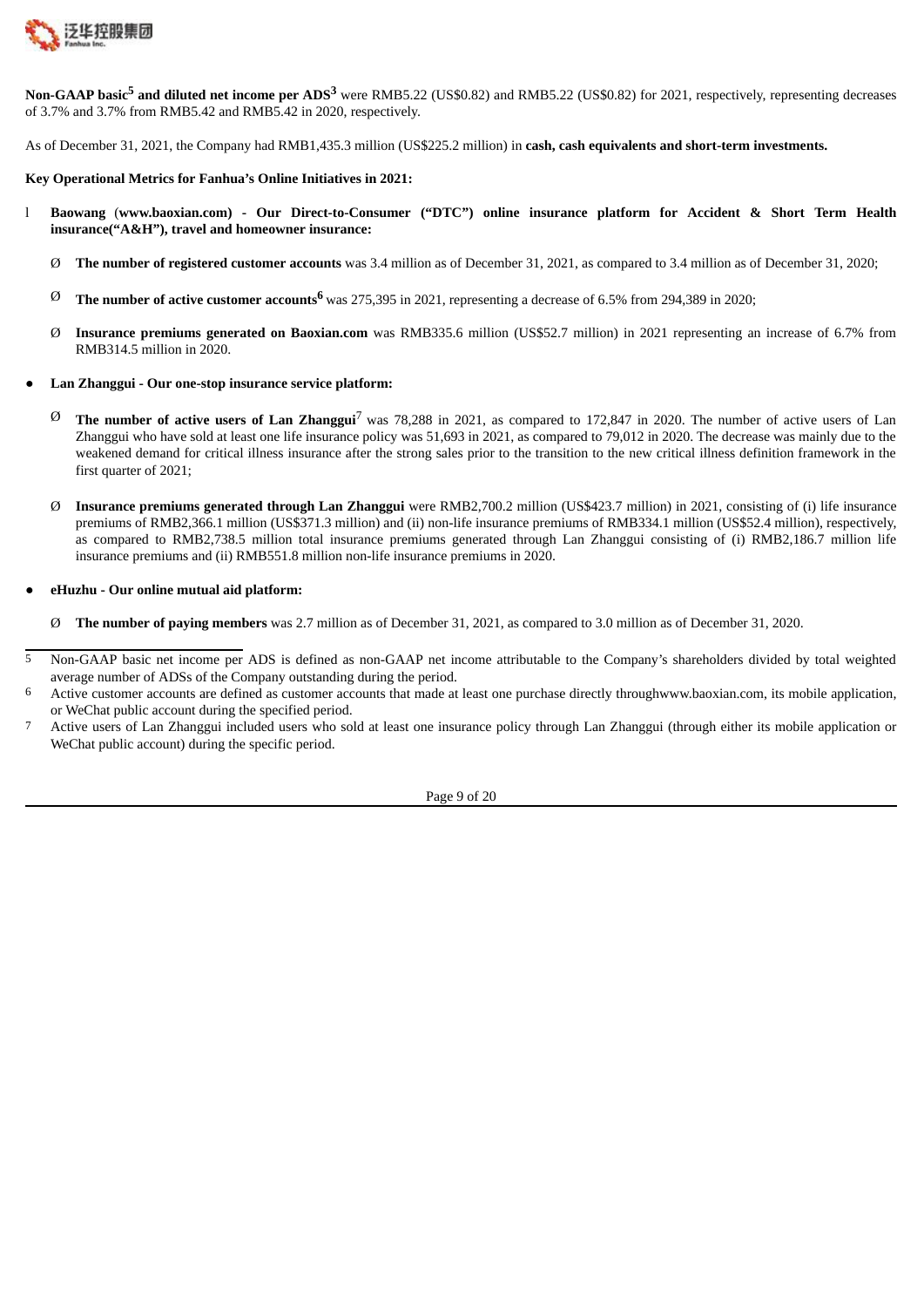

## **Recent Developments**

- As of December 31, 2021, Fanhua had 284,053 sales agents and 2,156 professional claims adjusters, compared with 362,580 sales agents and 1,736 professional claims adjusters as of December 31, 2020. The decrease in the number of sales agents was mainly due to our efforts to streamline sales force and focus more on high-performing sales agents. The number of performing agents **<sup>8</sup>** was 111,602 in 2021, compared to 222,203 in 2020 and the number of performing agents for selling life insurance products was 53,322 in 2021, compared to 80,768 in 2020. The decrease in the number of performing agents for selling life insurance products was mainly due to the continued weakened demand for critical illness insurance products post the transition to the new critical illness definition framework in the first quarter of 2021. As of December 31, 2021, Fanhua's distribution network consisted of 771 sales outlets in 23 provinces and 109 services outlets in 31 provinces, compared with 763 sales outlets in 23 provinces and 118 service outlets in 31 provinces as of December 31, 2020.
- According to the list of "Outstanding Cases of Digital Transformation of China's Insurance Industry in 2021" published by China Banking and Insurance News in December, 2021, Fanhua's case of "WeCom-based Insurance Digital Marketing Program" was selected as one of the "Outstanding Digital Marketing Cases in 2021" and included in the China Insurance Informatization Cases in 2021 published by China Financial Publishing House.
- In January 2022, Fanhua won the "Innovative Insurance Intermediary of the Year" award in the second "China Insurance White Elephant List" sponsored by Insurance Today, a magazine generally regarded as a prominent publication in the insurance industry.

#### **Business Outlook**

Fanhua expects its operating income to be approximately RMB20 million for the first quarter of 2022. This forecast is based on the current market conditions and reflects Fanhua's preliminary estimate, which is subject to change caused by various factors.

#### **Conference Call**

The Company will host a conference call to discuss its fourth quarter and fiscal year 2021 financial results as per the following details.

Time: 9:00 p.m. Eastern Daylight Time on March 28, 2022 or 9:00 a.m. Beijing/Hong Kong Time on March 29, 2022

The toll free dial-in numbers:

United States 1-833-239-5565 Hong Kong, China 800-906-601 South Korea 080-850-0474

| The toll dial-in numbers:      |                   |
|--------------------------------|-------------------|
| China (Mainland)               | 400-820-5286      |
| Hong Kong, China & Other Areas | $+852$ 30-186-771 |
| United Kingdom                 | +44 203-692-8125  |
| Conference ID #: 5289638       |                   |

Additionally, a live and archived web cast of this call will be available at: https://edge.media-server.com/mmc/p/e362qhbd

8 Performing agents are defined as agents who have sold at least one insurance policy during the specified period.

Page 10 of 20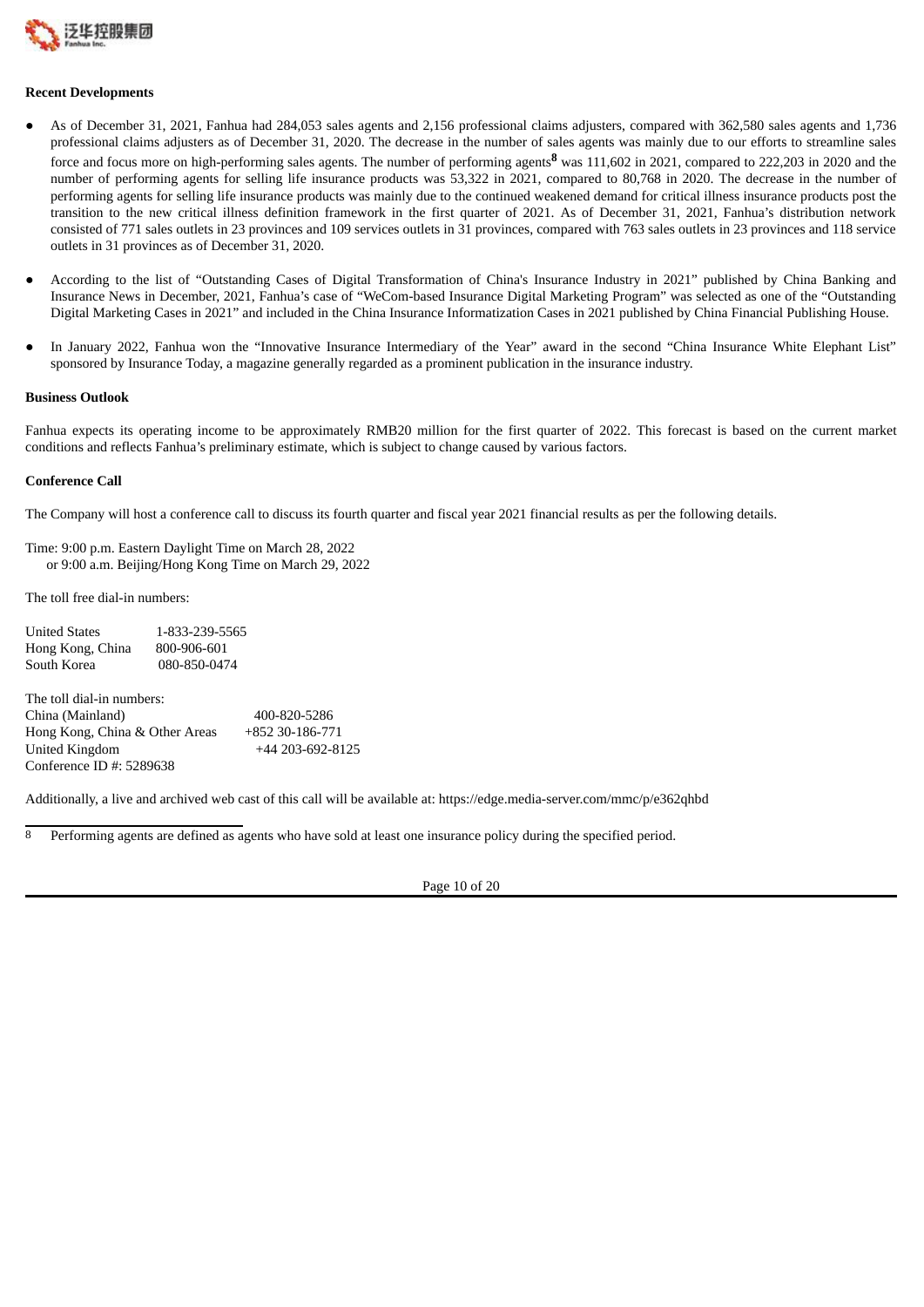

## **About Fanhua Inc.**

Fanhua Inc. is a leading independent financial services provider. Through our online platforms and offline sales and service network, we offer a wide variety of financial products and services to individuals, including life and property and casualty insurance products. We also provide insurance claims adjusting services, such as damage assessments, surveys, authentications and loss estimations, as well as value-added services, such as emergency vehicle roadside assistance.

Our online platforms include: (i) Lan Zhanggui, an all-in-one platform which allows our agents to access and purchase a wide variety of insurance products, including life insurance, auto insurance, accident insurance, travel insurance and standard health insurance products from multiple insurance companies on their mobile devices; (ii) Baowang (www.baoxian.com), an online entry portal for comparing and purchasing short term health, accident, travel and homeowner insurance products and (iii) eHuzhu (www.ehuzhu.com), a non-profit online mutual aid platform in China.

As of December 31, 2021, our distribution and service network consisted of 771 sales outlets covering 23 provinces, autonomous regions and centrallyadministered municipalities and 109 service outlets covering 31 provinces.

For more information about Fanhua Inc., please visit http://ir.fanhuaholdings.com/.

#### **Forward-looking Statements**

This press release contains statements of a forward-looking nature. These statements, including the statements relating to the Company's future financial and operating results, are made under the "safe harbor" provisions of the U.S. Private Securities Litigation Reform Act of 1995. You can identify these forward-looking statements by terminology such as "will," "expects," "believes," "anticipates," "intends," "estimates" and similar statements. Among other things, management's quotations and the Business Outlook section contain forward-looking statements. These forward-looking statements involve known and unknown risks and uncertainties and are based on current expectations, assumptions, estimates and projections about Fanhua and the industry. Potential risks and uncertainties include, but are not limited to, those relating to its ability to attract and retain productive agents, especially entrepreneurial agents, its ability to maintain existing and develop new business relationships with insurance companies, its ability to execute its growth strategy, its ability to adapt to the evolving regulatory environment in the Chinese insurance industry, its ability to compete effectively against its competitors, quarterly variations in its operating results caused by factors beyond its control and macroeconomic conditions in China, future development of COVID-19 outbreak and their potential impact on the sales of insurance products. Except as otherwise indicated, all information provided in this press release speaks as of the date hereof, and Fanhua undertakes no obligation to update any forward-looking statements to reflect subsequent occurring events or circumstances, or changes in its expectations, except as may be required by law. Although Fanhua believes that the expectations expressed in these forward-looking statements are reasonable, it cannot assure you that its expectations will turn out to be correct, and investors are cautioned that actual results may differ materially from the anticipated results. Further information regarding risks and uncertainties faced by Fanhua is included in Fanhua's filings with the U.S. Securities and Exchange Commission, including its annual report on Form 20-F.

Page 11 of 20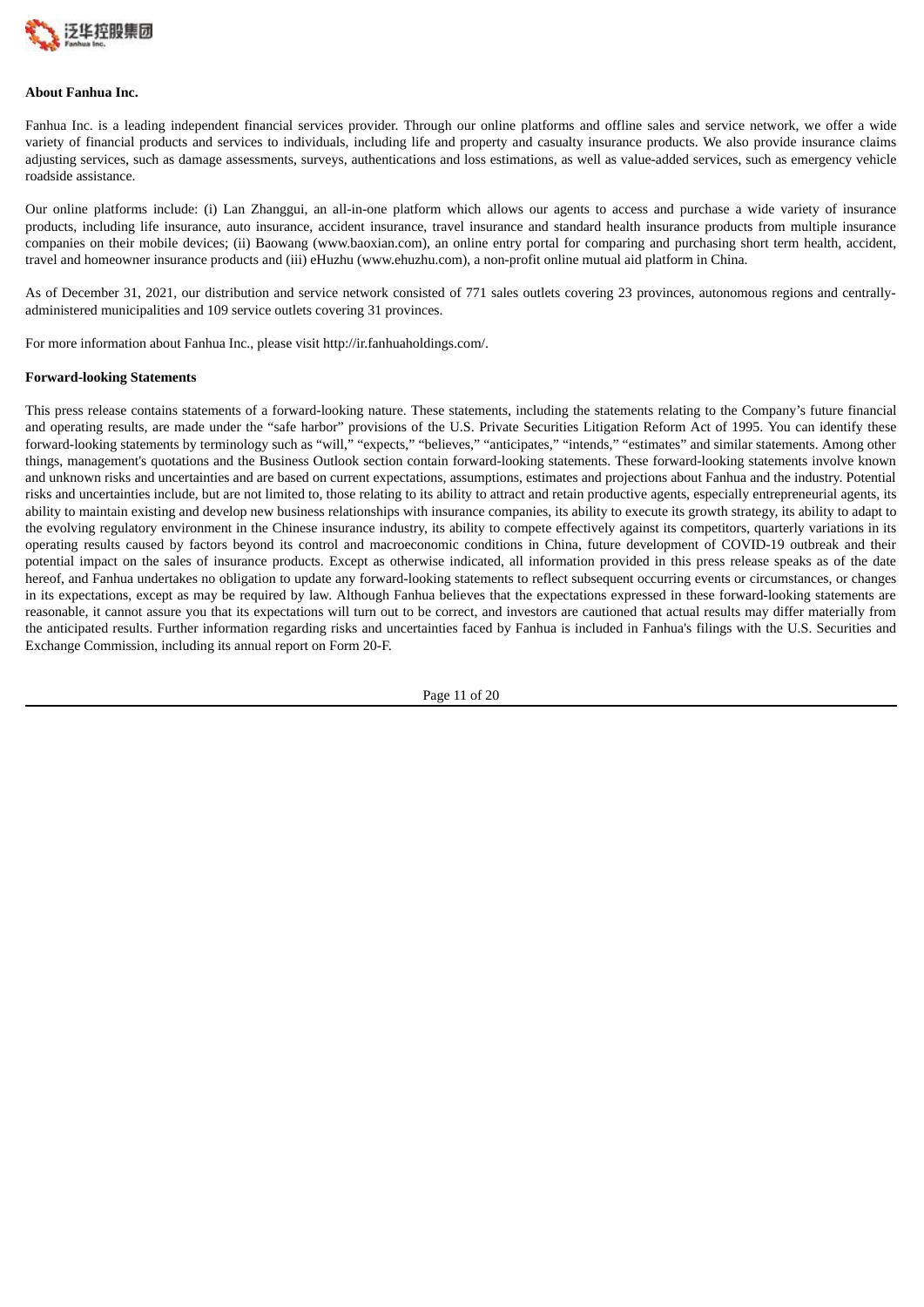

## **About Non-GAAP Financial Measures**

In addition to the Company's consolidated financial results under generally accepted accounting principles in the United States ("GAAP"), the Company also provides non-GAAP net income attributable to the Company's shareholders, non-GAAP net margin and non-GAAP basic and diluted net income per ADS, all of which are non-GAAP financial measures, as supplemental measures to review and assess operating performance. Non-GAAP net income attributable to the Company's shareholders is defined as net income attributable to the Company's shareholders before impairment on investment in an affiliate. Non-GAAP net margin is defined as non-GAAP net income attributable to the Company's shareholders<sup>3</sup> as a percentage of net revenues. Non-GAAP basic net income per ADS is defined as non-GAAP net income attributable to the Company's shareholders divided by total weighted average number of ADSs of the Company outstanding during the period. Non-GAAP diluted net income per ADS is defined as non-GAAP net income attributable to the Company's shareholders divided by total weighted average number of diluted ADSs of the Company outstanding during the period. The Company believes that both management and investors benefit from referring to these non-GAAP financial measures in assessing the Company's performance and when planning and forecasting future periods.

The Company's non-GAAP financial measures do not reflect all items of income and expenses that affect the Company's operations. Specifically, the Company's non-GAAP measures exclude impairment on investment in an affiliate. Further, these non-GAAP financial measures may not be comparable to similarly titled measures presented by other companies, including peer companies. The presentation of these non-GAAP financial measures has limitations as analytical tools, and investors should not consider them in isolation from, or as a substitute for analysis of, the financial information prepared and presented in accordance with GAAP. We encourage investors and other interested persons to review our financial information in its entirety and not rely on a single financial measure. For more information on these non-GAAP financial measures, please see the tables captioned "Reconciliations of GAAP Financial Measures to Non-GAAP Financial Measures" set forth at the end of this press release.

Page 12 of 20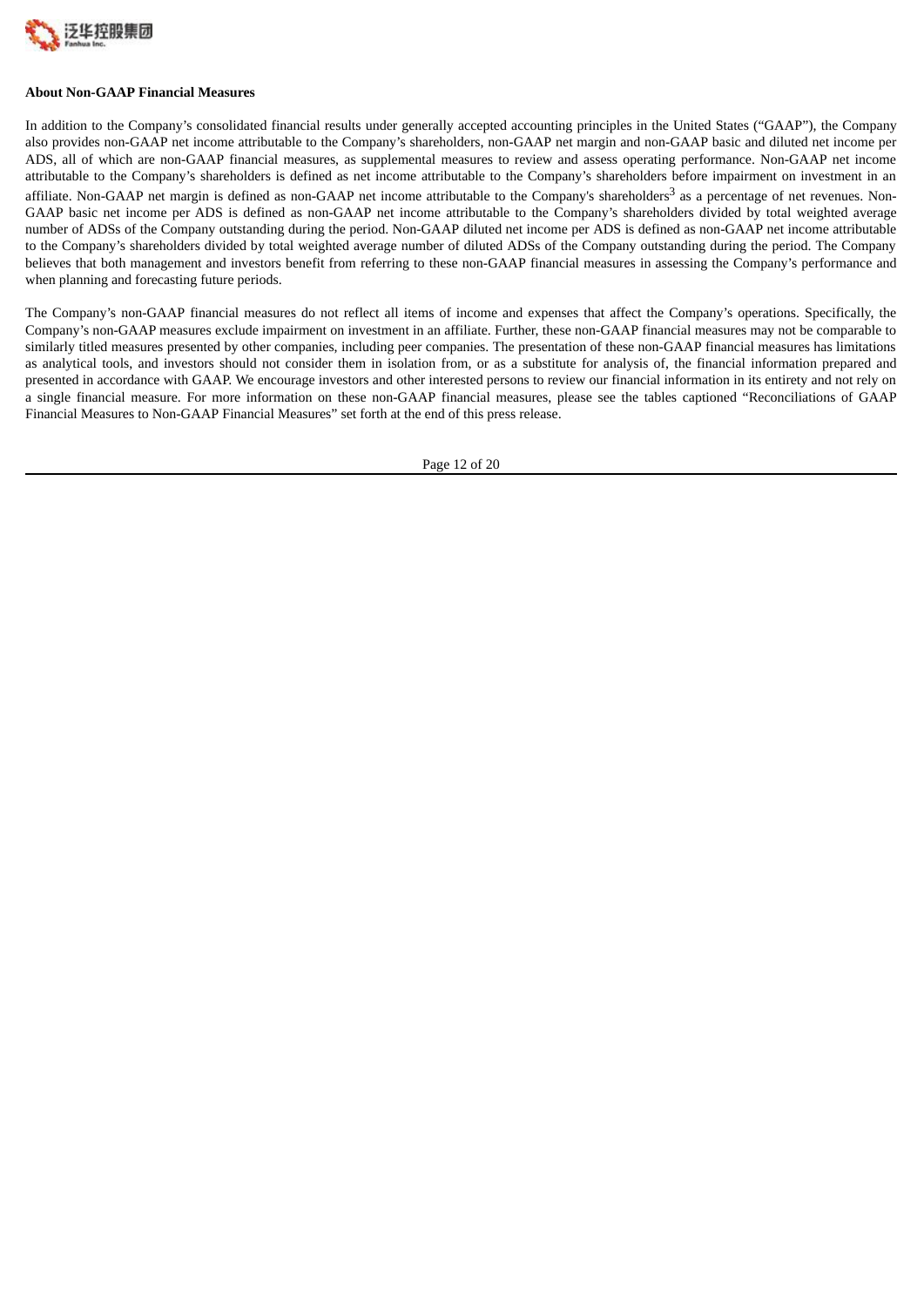

## **FANHUA INC. Unaudited Condensed Consolidated Balance Sheets** *(In thousands)*

|                                        | As of<br>December 31,<br>2020 | As of<br>December 31,<br>2021 | As of<br>December 31,<br>2021 |
|----------------------------------------|-------------------------------|-------------------------------|-------------------------------|
|                                        | <b>RMB</b>                    | <b>RMB</b>                    | US\$                          |
| ASSETS:                                |                               |                               |                               |
| <b>Current assets:</b>                 |                               |                               |                               |
| Cash and cash equivalents              | 245,428                       | 564,624                       | 88,602                        |
| Restricted cash                        | 83,981                        | 76,303                        | 11,974                        |
| Short term investments                 | 1,307,865                     | 870,682                       | 136,629                       |
| Accounts receivable, net               | 583,116                       | 653,757                       | 102,589                       |
| Other receivables                      | 50,242                        | 60,755                        | 9,534                         |
| Other current assets                   | 41,148                        | 39,947                        | 6,268                         |
| <b>Total current assets</b>            | 2,311,780                     | 2,266,068                     | 355,596                       |
| <b>Non-current assets:</b>             |                               |                               |                               |
| Restricted bank deposit - non current  | 20,689                        | 15,595                        | 2,447                         |
| Accounts receivable, net - non-current |                               | 192,114                       | 30,147                        |
| Property, plant, and equipment, net    | 36,778                        | 46,800                        | 7,344                         |
| Goodwill and intangible assets, net    | 109,913                       | 109,869                       | 17,241                        |
| Deferred tax assets                    | 10,032                        | 18,728                        | 2,939                         |
| Investment in affiliates               | 357,661                       | 335,808                       | 52,696                        |
| Other non-current assets               | 33,743                        | 31,459                        | 4,936                         |
| Right of use assets                    | 200,403                       | 225,677                       | 35,413                        |
| <b>Total non-current assets</b>        | 769,219                       | 976,050                       | 153,163                       |
| <b>Total assets</b>                    | 3,080,999                     | 3,242,118                     | 508,759                       |

Page 13 of 20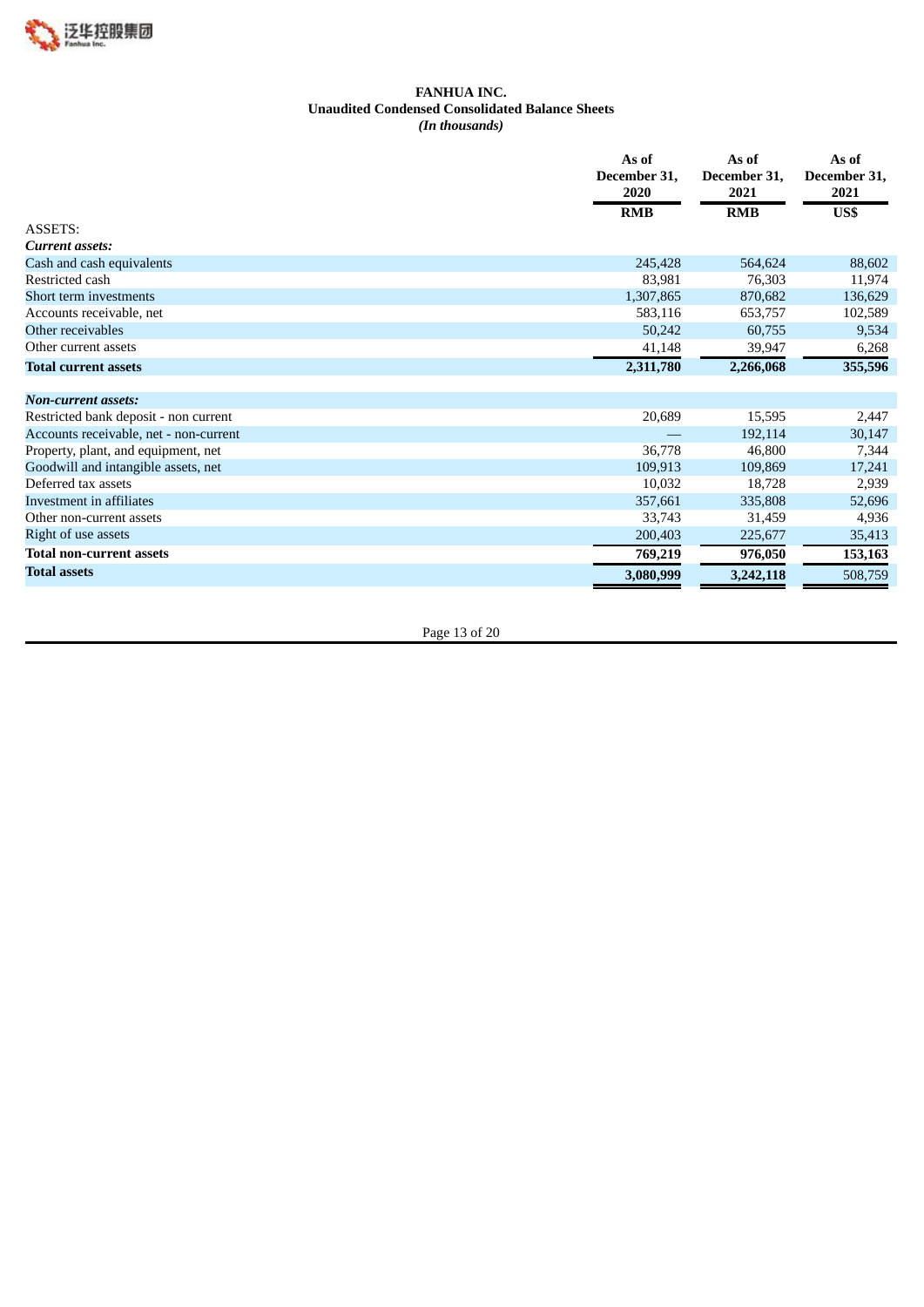

## **FANHUA INC. Unaudited Condensed Consolidated Balance Sheets-(Continued)** *(In thousands)*

|                                       | As of<br>December 31,<br>2020 | As of<br>December 31,<br>2021 | As of<br>December 31,<br>2021 |
|---------------------------------------|-------------------------------|-------------------------------|-------------------------------|
|                                       | <b>RMB</b>                    | <b>RMB</b>                    | US\$                          |
| <b>Current liabilities:</b>           |                               |                               |                               |
| Accounts payable                      | 377,386                       | 377,558                       | 59,247                        |
| Insurance premium payables            | 25,421                        | 24,054                        | 3,775                         |
| Other payables and accrued expenses   | 188,448                       | 178,157                       | 27,957                        |
| Accrued payroll                       | 105,739                       | 111,672                       | 17,524                        |
| Income tax payable                    | 145,983                       | 130,222                       | 20,435                        |
| Current operating lease liability     | 86,233                        | 87,012                        | 13,653                        |
| <b>Total current liabilities</b>      | 929,210                       | 908,675                       | 142,591                       |
| <b>Non-current liabilities:</b>       |                               |                               |                               |
| Accounts payable – non-current        |                               | 97,869                        | 15,357                        |
| Other tax liabilities                 | 67,219                        | 73,213                        | 11,489                        |
| Deferred tax liabilities              | 26,380                        | 73,716                        | 11,568                        |
| Non-current operating lease liability | 103,526                       | 128,283                       | 20,130                        |
| <b>Total non-current liabilities</b>  | 197,125                       | 373,081                       | 58,544                        |
| <b>Total liabilities</b>              | 1,126,335                     | 1,281,756                     | 201,135                       |
| Ordinary shares                       | 8,089                         | 8,089                         | 1,269                         |
| <b>Statutory reserves</b>             | 553,911                       | 557,221                       | 87,440                        |
| Retained earnings                     | 1,306,554                     | 1,311,715                     | 205,837                       |
| Accumulated other comprehensive loss  | (34,995)                      | (39, 140)                     | (6, 142)                      |
| <b>Total shareholders' equity</b>     | 1,833,559                     | 1,837,885                     | 288,404                       |
| Non-controlling interests             | 121,105                       | 122,477                       | 19,220                        |
| <b>Total equity</b>                   | 1,954,664                     | 1,960,362                     | 307,624                       |
| <b>Total liabilities and equity</b>   | 3,080,999                     | 3,242,118                     | 508,759                       |

Page 14 of 20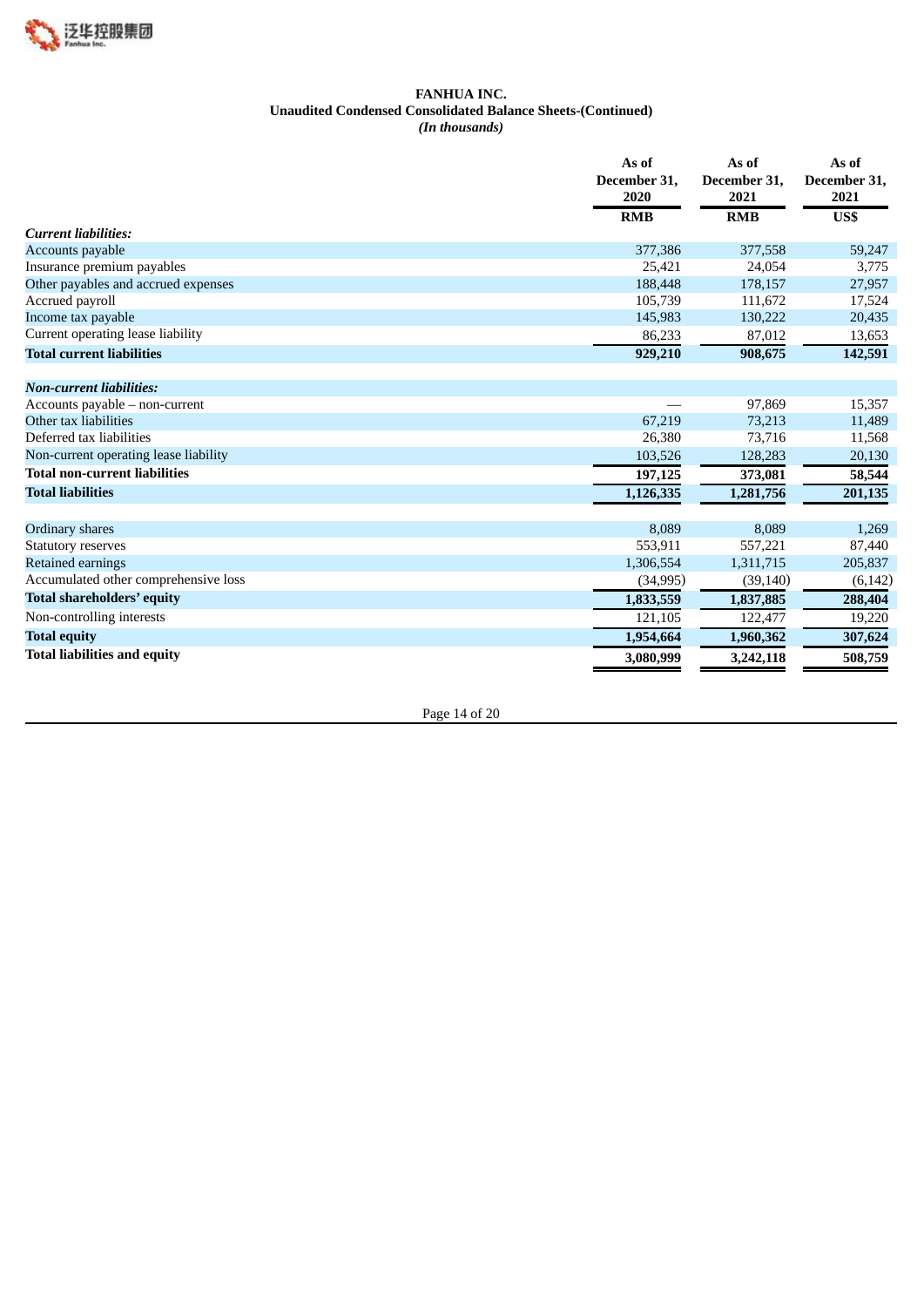

# **FANHUA INC. Unaudited Condensed Consolidated Statements of Income and Comprehensive Income**

(*In thousands, except for shares and per share data*)

|                                                                |            | <b>For the Three Months Ended</b> |            | <b>For the Twelve Months Ended</b><br>December 31, |               |            |  |
|----------------------------------------------------------------|------------|-----------------------------------|------------|----------------------------------------------------|---------------|------------|--|
|                                                                |            | December 31,                      |            |                                                    |               |            |  |
|                                                                | 2020       | 2021                              | 2021       | 2020                                               | 2021          | 2021       |  |
|                                                                | <b>RMB</b> | <b>RMB</b>                        | <b>USD</b> | <b>RMB</b>                                         | <b>RMB</b>    | US\$       |  |
| Net revenues:                                                  |            |                                   |            |                                                    |               |            |  |
| Agency                                                         | 727,486    | 672,252                           | 105,491    | 2,834,997                                          | 2,811,936     | 441,255    |  |
| Life insurance business                                        | 697,554    | 642,456                           | 100,815    | 2,703,584                                          | 2,679,720     | 420,507    |  |
| P&C insurance business                                         | 29,932     | 29,796                            | 4,676      | 131,413                                            | 132,216       | 20,748     |  |
| Claims adjusting                                               | 124,488    | 130,377                           | 20,459     | 433,148                                            | 459,178       | 72,055     |  |
| <b>Total net revenues</b>                                      | 851,974    | 802,629                           | 125,950    | 3,268,145                                          | 3,271,114     | 513,310    |  |
| <b>Operating costs and expenses:</b>                           |            |                                   |            |                                                    |               |            |  |
| Agency                                                         | (501, 667) | (430, 735)                        | (67, 592)  | (1,953,744)                                        | (1,835,825)   | (288,081)  |  |
| Life insurance Business                                        | (484, 329) | (411, 121)                        | (64, 514)  | (1,866,227)                                        | (1,742,640)   | (273, 458) |  |
| P&C insurance Business                                         | (17, 338)  | (19,614)                          | (3,078)    | (87,517)                                           | (93, 185)     | (14, 623)  |  |
| Claims adjusting                                               | (80, 204)  | (74, 160)                         | (11, 637)  | (260, 121)                                         | (279, 342)    | (43, 835)  |  |
| <b>Total operating costs</b>                                   | (581, 871) | (504, 895)                        | (79, 229)  | (2,213,865)                                        | (2, 115, 167) | (331, 916) |  |
| Selling expenses                                               | (78, 601)  | (77, 111)                         | (12, 100)  | (288, 460)                                         | (306, 463)    | (48,091)   |  |
| General and administrative expenses                            | (119, 628) | (138, 287)                        | (21,700)   | (463, 634)                                         | (547, 579)    | (85, 927)  |  |
| <b>Total operating costs and expenses</b>                      | (780, 100) | (720, 293)                        | (113, 029) | (2,965,959)                                        | (2,969,209)   | (465, 934) |  |
| <b>Income from operations</b>                                  | 71,874     | 82,336                            | 12,921     | 302,186                                            | 301,905       | 47,376     |  |
| Other income, net:                                             |            |                                   |            |                                                    |               |            |  |
| <b>Investment</b> income                                       | 7,750      | 7,510                             | 1,178      | 34,789                                             | 32,898        | 5,162      |  |
| Interest income                                                | 2,280      | 1,461                             | 229        | 13,420                                             | 2,971         | 466        |  |
| Others, net                                                    | (16, 840)  | 9,203                             | 1,444      | 11,907                                             | 33,314        | 5,228      |  |
| Income from operations before income                           |            |                                   |            |                                                    |               |            |  |
| taxes and share income of affiliates                           | 65,064     | 100,510                           | 15,772     | 362,302                                            | 371,088       | 58,232     |  |
| Income tax expense                                             | (13, 477)  | (32, 668)                         | (5, 126)   | (83, 387)                                          | (90, 574)     | (14,213)   |  |
| Share of income (loss) and impairment of                       |            |                                   |            |                                                    |               |            |  |
| affiliates, net                                                | (4, 165)   | (49, 386)                         | (7,750)    | (2,738)                                            | (20, 573)     | (3,228)    |  |
| <b>Net income</b>                                              | 47,422     | 18,456                            | 2,896      | 276,177                                            | 259,941       | 40,791     |  |
| Less: net income attributable to non-<br>controlling interests | (404)      | 7,507                             | 1,178      | 7,923                                              | 8,952         | 1,405      |  |
| Net income attributable to the                                 |            |                                   |            |                                                    |               |            |  |
| <b>Company's shareholders</b>                                  | 47,826     | 10,949                            | 1,718      | 268,254                                            | 250,989       | 39,386     |  |

Page 15 of 20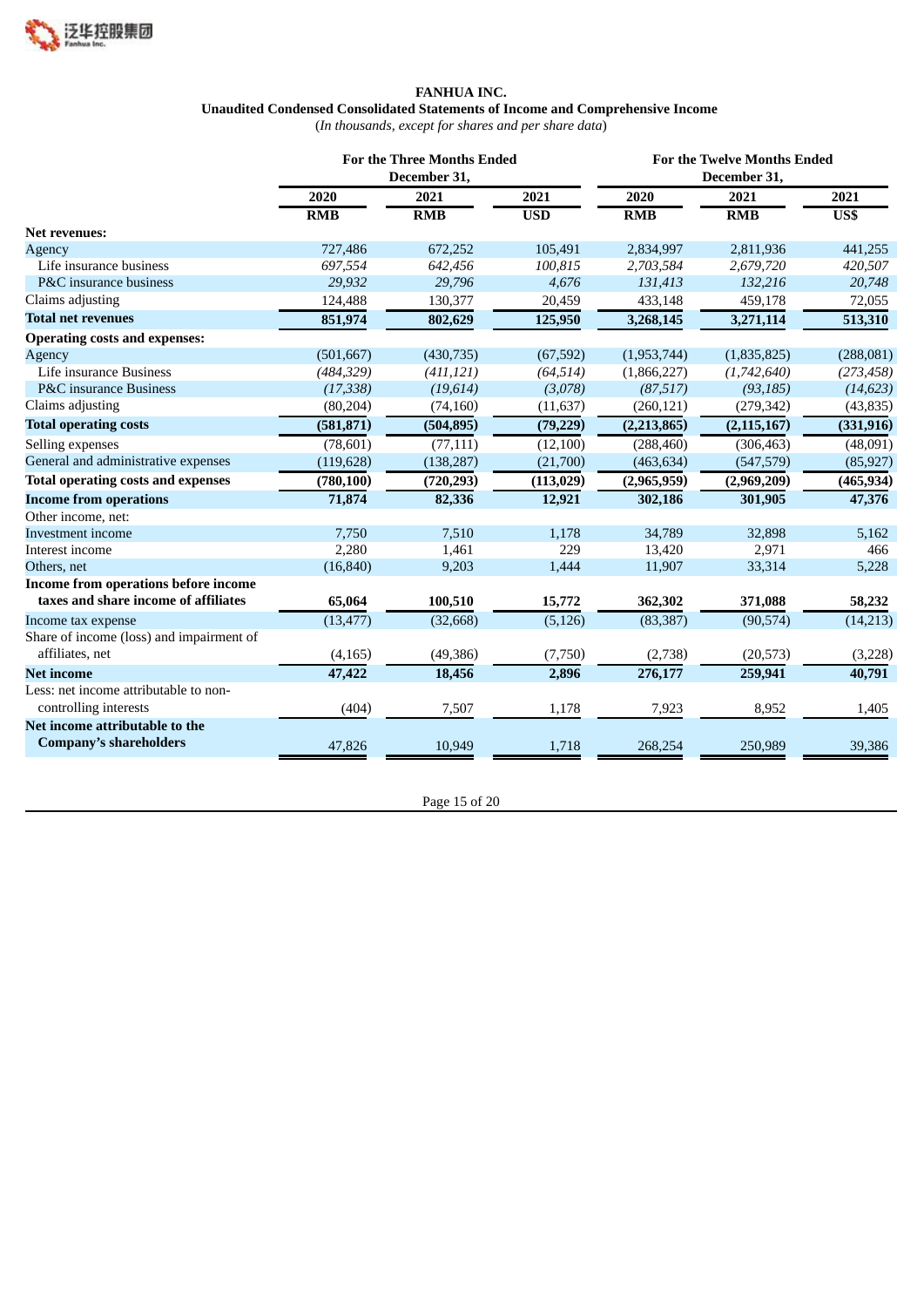

## **FANHUA INC. Unaudited Condensed Consolidated Statements of Income and Comprehensive Income-(Continued) (***In thousands, except for shares and per share data***)**

|                                                                         | <b>For The Three Months Ended</b> |               |               | <b>For The Twelve Months Ended</b> |               |               |  |
|-------------------------------------------------------------------------|-----------------------------------|---------------|---------------|------------------------------------|---------------|---------------|--|
|                                                                         |                                   | December 31,  |               |                                    | December 31,  |               |  |
|                                                                         | 2020                              | 2021          | 2021          | 2020                               | 2021          | 2021          |  |
|                                                                         | <b>RMB</b>                        | <b>RMB</b>    | US\$          | <b>RMB</b>                         | <b>RMB</b>    | US\$          |  |
| Net income per share:                                                   |                                   |               |               |                                    |               |               |  |
| <b>Basic</b>                                                            | 0.04                              | 0.01          | 0.01          | 0.25                               | 0.23          | 0.04          |  |
| <b>Diluted</b>                                                          | 0.04                              | 0.01          | 0.01          | 0.25                               | 0.23          | 0.04          |  |
| Net income per ADS:                                                     |                                   |               |               |                                    |               |               |  |
| <b>Basic</b>                                                            | 0.89                              | 0.20          | 0.03          | 5.00                               | 4.67          | 0.73          |  |
| <b>Diluted</b>                                                          | 0.89                              | 0.20          | 0.03          | 4.99                               | 4.67          | 0.73          |  |
| Shares used in calculating net income<br>per share:                     |                                   |               |               |                                    |               |               |  |
| <b>Basic</b>                                                            | 1,073,891,784                     | 1,073,891,784 | 1,073,891,784 | 1,073,891,784                      | 1,073,891,784 | 1,073,891,784 |  |
| Diluted                                                                 | 1,074,291,242                     | 1,074,291,118 | 1,074,291,118 | 1,074,291,360                      | 1,074,291,194 | 1,074,291,194 |  |
| <b>Net income</b>                                                       | 47,422                            | 18,456        | 2,896         | 276,177                            | 259,941       | 40,791        |  |
| Other comprehensive income, net of<br>tax: Foreign currency translation |                                   |               |               |                                    |               |               |  |
| adjustments                                                             | (520)                             | (1, 148)      | (180)         | 9,639                              | (9, 116)      | (1,430)       |  |
| Share of other comprehensive (loss)<br>gain of affiliates               | (2, 322)                          | (982)         | (154)         | (3,016)                            | (1,281)       | (201)         |  |
| Unrealized net gains on available-for-<br>sale investments              | 8,109                             | 4,477         | 702           | 23,811                             | 6,252         | 981           |  |
| <b>Comprehensive income</b>                                             | 52,689                            | 20,803        | 3,264         | 306,611                            | 255,796       | 40,141        |  |
| Less: Comprehensive income<br>attributable to the non-controlling       |                                   |               |               |                                    |               |               |  |
| interests                                                               | (404)                             | 7,507         | 1,178         | 7,923                              | 8,952         | 1,405         |  |
| Comprehensive income attributable to<br>the Company's shareholders      | 53,093                            | 13,296        | 2,086         | 298,688                            | 246,844       | 38,736        |  |

Page 16 of 20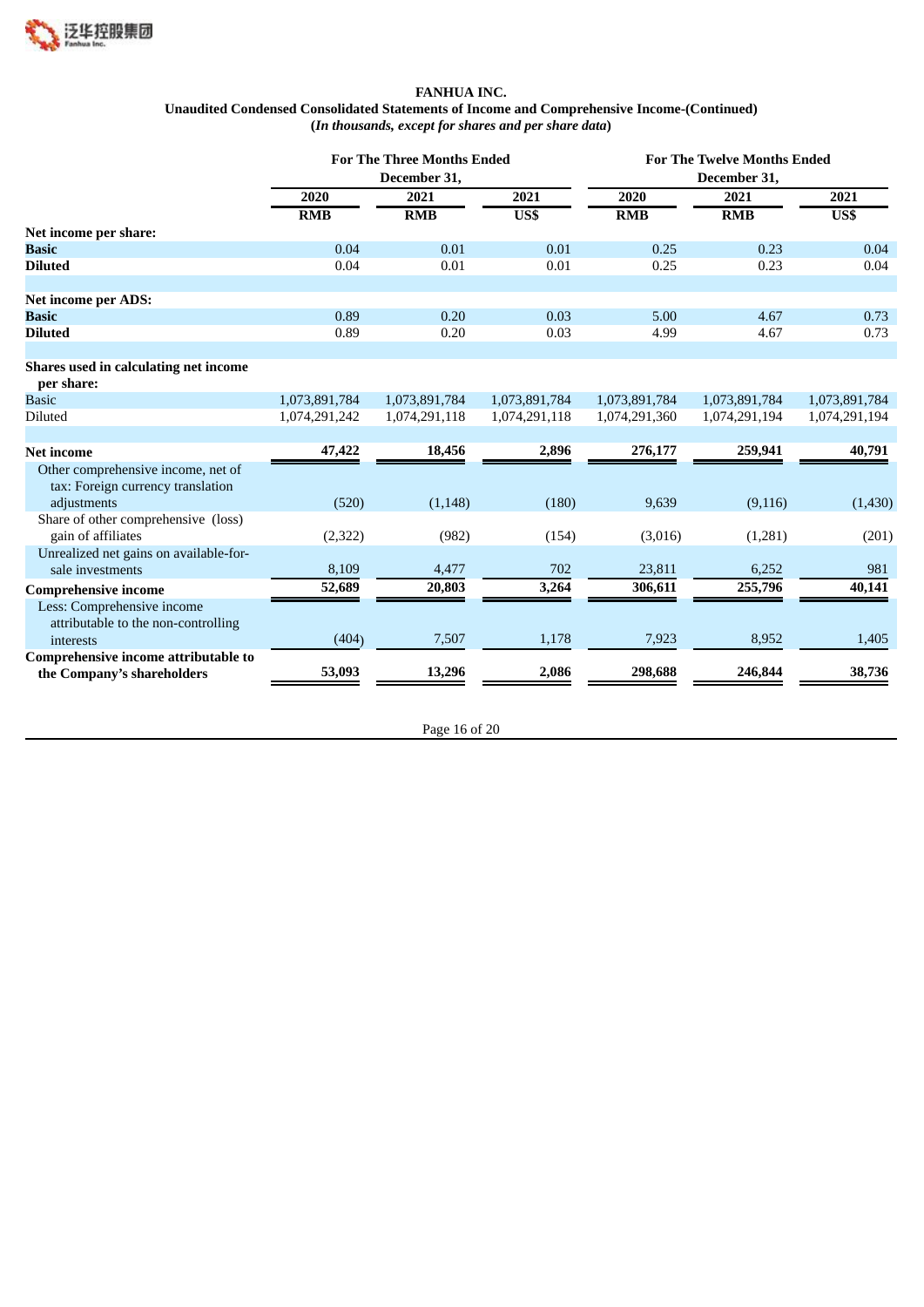

## **FANHUA INC. Unaudited Condensed Consolidated Statements of Cash Flow (***In thousands, except for shares and per share data***)**

| 2020<br>2021<br>2020<br>2021<br>RMB<br>US\$<br><b>RMB</b><br><b>RMB</b><br><b>OPERATING ACTIVITIES</b><br>2,896<br><b>Net income</b><br>47,422<br>18,456<br>276,177<br>Adjustments to reconcile net income to<br>net cash generated from operating<br>activities:<br>Investment income<br>(1, 188)<br>(8)<br>(14, 321)<br>(1)<br>Share of loss (income) and impairment of<br>affiliates, net<br>4,165<br>49,386<br>7,750<br>2,738<br>Other non-cash adjustments<br>46,788<br>18,070<br>2,835<br>148,879<br>Changes in operating assets and liabilities<br>3,292<br>(17, 787)<br>(2,791)<br>(11, 173)<br>Net cash generated from operating<br><b>activities</b><br>100,479<br>68,117<br>10,689<br>402,300 |               |             |
|----------------------------------------------------------------------------------------------------------------------------------------------------------------------------------------------------------------------------------------------------------------------------------------------------------------------------------------------------------------------------------------------------------------------------------------------------------------------------------------------------------------------------------------------------------------------------------------------------------------------------------------------------------------------------------------------------------|---------------|-------------|
|                                                                                                                                                                                                                                                                                                                                                                                                                                                                                                                                                                                                                                                                                                          | 2021          | 2021        |
|                                                                                                                                                                                                                                                                                                                                                                                                                                                                                                                                                                                                                                                                                                          | <b>RMB</b>    | US\$        |
|                                                                                                                                                                                                                                                                                                                                                                                                                                                                                                                                                                                                                                                                                                          |               |             |
|                                                                                                                                                                                                                                                                                                                                                                                                                                                                                                                                                                                                                                                                                                          | 259,941       | 40,791      |
|                                                                                                                                                                                                                                                                                                                                                                                                                                                                                                                                                                                                                                                                                                          |               |             |
|                                                                                                                                                                                                                                                                                                                                                                                                                                                                                                                                                                                                                                                                                                          | (3,171)       | (498)       |
|                                                                                                                                                                                                                                                                                                                                                                                                                                                                                                                                                                                                                                                                                                          |               |             |
|                                                                                                                                                                                                                                                                                                                                                                                                                                                                                                                                                                                                                                                                                                          | 20,573        | 3,228       |
|                                                                                                                                                                                                                                                                                                                                                                                                                                                                                                                                                                                                                                                                                                          | 23,839        | 3,741       |
|                                                                                                                                                                                                                                                                                                                                                                                                                                                                                                                                                                                                                                                                                                          | (174, 983)    | (27, 459)   |
|                                                                                                                                                                                                                                                                                                                                                                                                                                                                                                                                                                                                                                                                                                          |               |             |
|                                                                                                                                                                                                                                                                                                                                                                                                                                                                                                                                                                                                                                                                                                          | 126,199       | 19,803      |
| <b>Cash flows from investing activities:</b>                                                                                                                                                                                                                                                                                                                                                                                                                                                                                                                                                                                                                                                             |               |             |
| Purchase of short term investments<br>(145, 836)<br>(1,012,700)<br>(929, 353)<br>(7,947,662)                                                                                                                                                                                                                                                                                                                                                                                                                                                                                                                                                                                                             | (8, 184, 363) | (1,284,305) |
| Proceeds from disposal of short term                                                                                                                                                                                                                                                                                                                                                                                                                                                                                                                                                                                                                                                                     |               |             |
| 847,702<br>133,023<br>investments<br>1,209,294<br>8,287,924                                                                                                                                                                                                                                                                                                                                                                                                                                                                                                                                                                                                                                              | 8,646,532     | 1,356,830   |
| Cash paid for loan receivables to a third<br>(90,000)<br>party                                                                                                                                                                                                                                                                                                                                                                                                                                                                                                                                                                                                                                           |               |             |
| Repayment of loan receivables from a third                                                                                                                                                                                                                                                                                                                                                                                                                                                                                                                                                                                                                                                               |               |             |
| 90,000<br>6,830<br>1,072<br>90,000<br>party                                                                                                                                                                                                                                                                                                                                                                                                                                                                                                                                                                                                                                                              | 6,830         | 1,072       |
| <b>Others</b><br>(5, 351)<br>(8,568)<br>(1, 344)<br>(14, 926)                                                                                                                                                                                                                                                                                                                                                                                                                                                                                                                                                                                                                                            | (18,600)      | (2,919)     |
| Net cash generated from (used in)                                                                                                                                                                                                                                                                                                                                                                                                                                                                                                                                                                                                                                                                        |               |             |
| investing activities<br>281,243<br>(83, 389)<br>(13,085)<br>325,336                                                                                                                                                                                                                                                                                                                                                                                                                                                                                                                                                                                                                                      | 450,399       | 70,678      |
| <b>Cash flows from financing activities:</b>                                                                                                                                                                                                                                                                                                                                                                                                                                                                                                                                                                                                                                                             |               |             |
| Repayment of subscription from the 521                                                                                                                                                                                                                                                                                                                                                                                                                                                                                                                                                                                                                                                                   |               |             |
| Plan participants<br>(250, 312)<br>(250, 312)                                                                                                                                                                                                                                                                                                                                                                                                                                                                                                                                                                                                                                                            |               |             |
| Dividends paid<br>(87, 804)<br>(51,092)<br>(8,017)<br>(388, 499)                                                                                                                                                                                                                                                                                                                                                                                                                                                                                                                                                                                                                                         | (242, 519)    | (38,057)    |
| Dividend distributed to non-controlling                                                                                                                                                                                                                                                                                                                                                                                                                                                                                                                                                                                                                                                                  |               |             |
| interest                                                                                                                                                                                                                                                                                                                                                                                                                                                                                                                                                                                                                                                                                                 | (7,580)       | (1, 189)    |
| <b>Others</b>                                                                                                                                                                                                                                                                                                                                                                                                                                                                                                                                                                                                                                                                                            | (10,200)      | (1,600)     |
| Net cash used in financing activities<br>(338, 116)<br>(51,092)<br>(8,017)<br>(638, 811)                                                                                                                                                                                                                                                                                                                                                                                                                                                                                                                                                                                                                 | (260, 299)    | (40, 846)   |
| Net increase (decrease) in cash, cash                                                                                                                                                                                                                                                                                                                                                                                                                                                                                                                                                                                                                                                                    |               |             |
| equivalents and restricted cash<br>43,606<br>(66, 364)<br>(10, 413)<br>88,825                                                                                                                                                                                                                                                                                                                                                                                                                                                                                                                                                                                                                            | 316,299       | 49,635      |
| Cash, cash equivalents and restricted                                                                                                                                                                                                                                                                                                                                                                                                                                                                                                                                                                                                                                                                    |               |             |
| cash at beginning of period<br>318,160<br>724,099<br>113,626<br>265,605                                                                                                                                                                                                                                                                                                                                                                                                                                                                                                                                                                                                                                  | 350,098       | 54,938      |
| Effect of exchange rate changes on cash                                                                                                                                                                                                                                                                                                                                                                                                                                                                                                                                                                                                                                                                  |               |             |
| and cash equivalents<br>(11, 668)<br>(1,213)<br>(190)<br>(4, 332)                                                                                                                                                                                                                                                                                                                                                                                                                                                                                                                                                                                                                                        | (9,875)       | (1,550)     |
| Cash, cash equivalents and restricted cash                                                                                                                                                                                                                                                                                                                                                                                                                                                                                                                                                                                                                                                               |               |             |
| at end of period<br>350,098<br>656,522<br>103,023<br>350,098                                                                                                                                                                                                                                                                                                                                                                                                                                                                                                                                                                                                                                             | 656,522       | 103,023     |

Page 17 of 20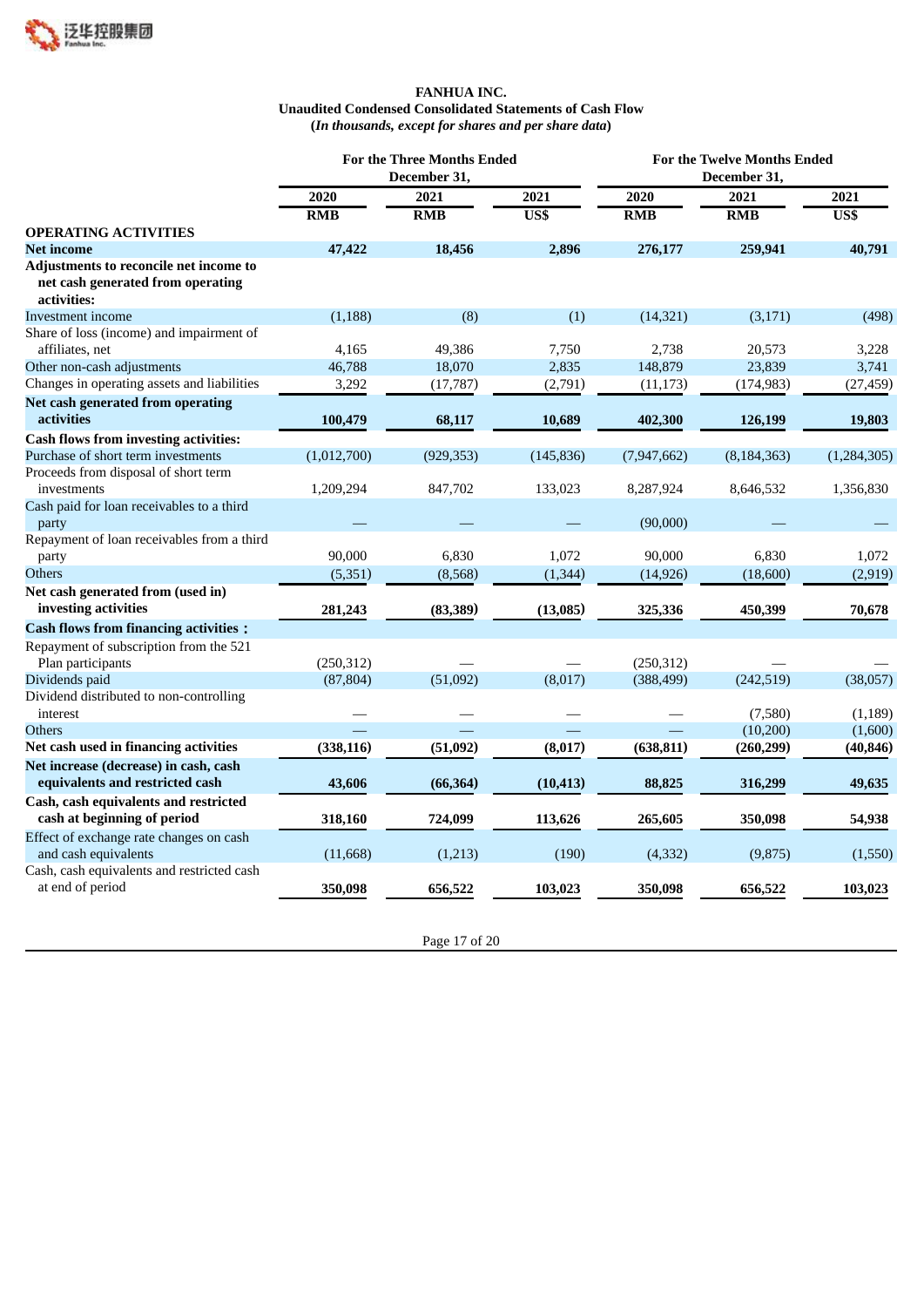

# **FANHUA INC. Reconciliations of GAAP Financial Measures to Non-GAAP Financial Measures (In RMB in thousands, except shares and per share data)**

|                                                                         |               | For The Three Months Ended December 31       |                 |               |                                              |                 |         |  |  |
|-------------------------------------------------------------------------|---------------|----------------------------------------------|-----------------|---------------|----------------------------------------------|-----------------|---------|--|--|
|                                                                         |               | 2020                                         |                 |               | 2021                                         |                 |         |  |  |
|                                                                         | <b>GAAP</b>   | Impairment<br>on investment<br>in affiliates | <b>Non-GAAP</b> | <b>GAAP</b>   | Impairment<br>on investment<br>in affiliates | <b>Non-GAAP</b> | Change% |  |  |
| Net revenues                                                            | 851,974       |                                              | 851,974         | 802,629       |                                              | 802,629         | (5.8)   |  |  |
| Income from<br>operations                                               | 71,874        |                                              | 71,874          | 82,336        |                                              | 82,336          | 14.6    |  |  |
| Operating margin                                                        | 8.4%          |                                              | 8.4%            | 10.3%         |                                              | 10.3%           | 22.6    |  |  |
| Share of income (loss)<br>and impairment of<br>affiliates, net          | (4, 165)      | (22, 958)                                    | 18,793          | (49, 386)     | (29,316)                                     | (20,070)        | (206.8) |  |  |
| Net income<br>attributable to the<br>Company's                          |               |                                              |                 |               |                                              |                 |         |  |  |
| shareholders                                                            | 47,826        | (22, 958)                                    | 70,784          | 10,949        | (29,316)                                     | 40,265          | (43.1)  |  |  |
| Net margin                                                              | 5.6%          |                                              | 8.3%            | 1.4%          |                                              | 5.0%            | (39.8)  |  |  |
| Net income per share                                                    |               |                                              |                 |               |                                              |                 |         |  |  |
| <b>Basic</b>                                                            | 0.04          |                                              | 0.07            | 0.01          |                                              | 0.04            | (42.9)  |  |  |
| <b>Diluted</b>                                                          | 0.04          |                                              | 0.07            | 0.01          |                                              | 0.04            | (42.9)  |  |  |
| Net income per ADS :                                                    |               |                                              |                 |               |                                              |                 |         |  |  |
| <b>Basic</b>                                                            | 0.89          |                                              | 1.32            | 0.20          |                                              | 0.75            | (43.2)  |  |  |
| <b>Diluted</b>                                                          | 0.89          |                                              | 1.32            | 0.20          |                                              | 0.75            | (43.2)  |  |  |
| Shares used in<br>calculating net<br>income per share<br>$\ddot{\cdot}$ |               |                                              |                 |               |                                              |                 |         |  |  |
| <b>Basic</b>                                                            | 1,073,891,784 |                                              | 1,073,891,784   | 1,073,891,784 |                                              | 1,073,891,784   |         |  |  |
| <b>Diluted</b>                                                          | 1,074,291,242 |                                              | 1,074,291,242   | 1,074,291,118 |                                              | 1,074,291,118   |         |  |  |
|                                                                         |               |                                              |                 |               |                                              |                 |         |  |  |

Page 18 of 20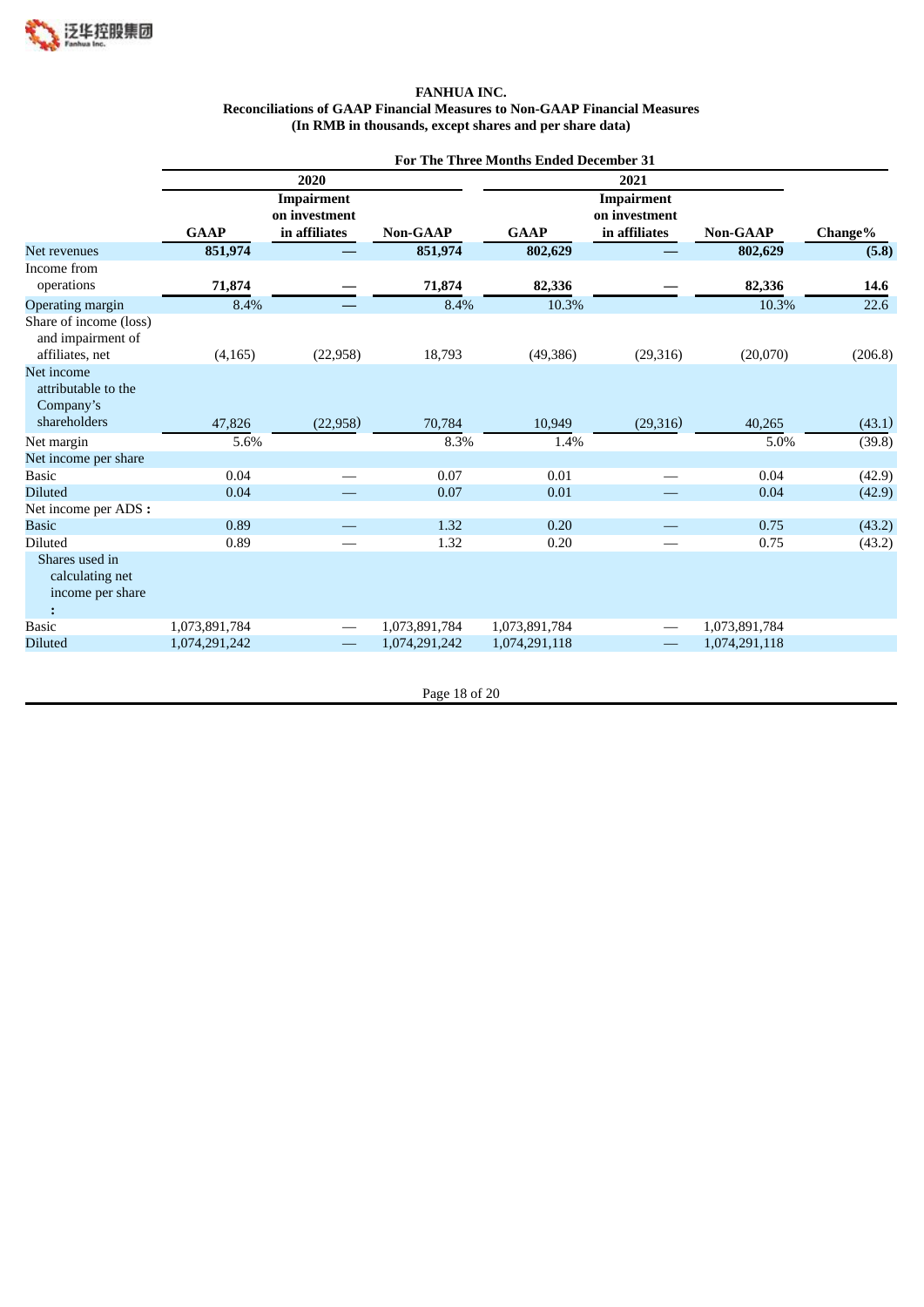

## **FANHUA INC. Reconciliations of GAAP Financial Measures to Non-GAAP Financial Measures-(Continued) (In RMB in thousands, except shares and per share data)**

|                                                                |               | For The Twelve Months Ended December 31      |                 |               |                                              |                 |         |  |  |
|----------------------------------------------------------------|---------------|----------------------------------------------|-----------------|---------------|----------------------------------------------|-----------------|---------|--|--|
|                                                                |               | 2020                                         |                 |               | 2021                                         |                 |         |  |  |
|                                                                | <b>GAAP</b>   | Impairment<br>on investment<br>in affiliates | <b>Non-GAAP</b> | <b>GAAP</b>   | Impairment<br>on investment<br>in affiliates | <b>Non-GAAP</b> | Change% |  |  |
| Net revenues                                                   | 3,268,145     |                                              | 3,268,145       | 3,271,114     |                                              | 3,271,114       | 0.1     |  |  |
| Income from<br>operations                                      | 302,186       |                                              | 302,186         | 301,905       |                                              | 301,905         | (0.1)   |  |  |
| Operating margin                                               | 9.2%          |                                              | 9.2%            | 9.2%          |                                              | 9.2%            |         |  |  |
| Share of income and<br>impairment of<br>affiliates, net        | (2,738)       | (22, 958)                                    | 20,220          | (20, 573)     | (29, 316)                                    | 8,743           | (56.8)  |  |  |
| Net income<br>attributable to the<br>Company's<br>shareholders | 268,254       | (22, 958)                                    | 291,212         | 250,989       | (29, 316)                                    | 280,305         |         |  |  |
|                                                                |               |                                              |                 |               |                                              |                 | (3.7)   |  |  |
| Net margin                                                     | 8.2%          |                                              | 8.9%            | 7.7%          |                                              | 8.6%            | (3.4)   |  |  |
| Net income per share<br><b>Basic</b>                           | 0.25          |                                              | 0.27            | 0.23          |                                              | 0.26            | (3.7)   |  |  |
| <b>Diluted</b>                                                 | 0.25          |                                              | 0.27            | 0.23          |                                              | 0.26            | (3.7)   |  |  |
| Net income per ADS :                                           |               |                                              |                 |               |                                              |                 |         |  |  |
| <b>Basic</b>                                                   | 5.00          |                                              | 5.42            | 4.67          |                                              | 5.22            | (3.7)   |  |  |
| Diluted                                                        | 4.99          |                                              | 5.42            | 4.67          |                                              | 5.22            | (3.7)   |  |  |
| Shares used in<br>calculating net<br>income per share          |               |                                              |                 |               |                                              |                 |         |  |  |
| <b>Basic</b>                                                   | 1,073,891,784 | $\overbrace{\phantom{13333}}$                | 1,073,891,784   | 1,073,891,784 |                                              | 1,073,891,784   |         |  |  |
| <b>Diluted</b>                                                 | 1,074,291,360 |                                              | 1,074,291,360   | 1,074,291,194 |                                              | 1,074,291,194   |         |  |  |
|                                                                |               |                                              |                 |               |                                              |                 |         |  |  |

Page 19 of 20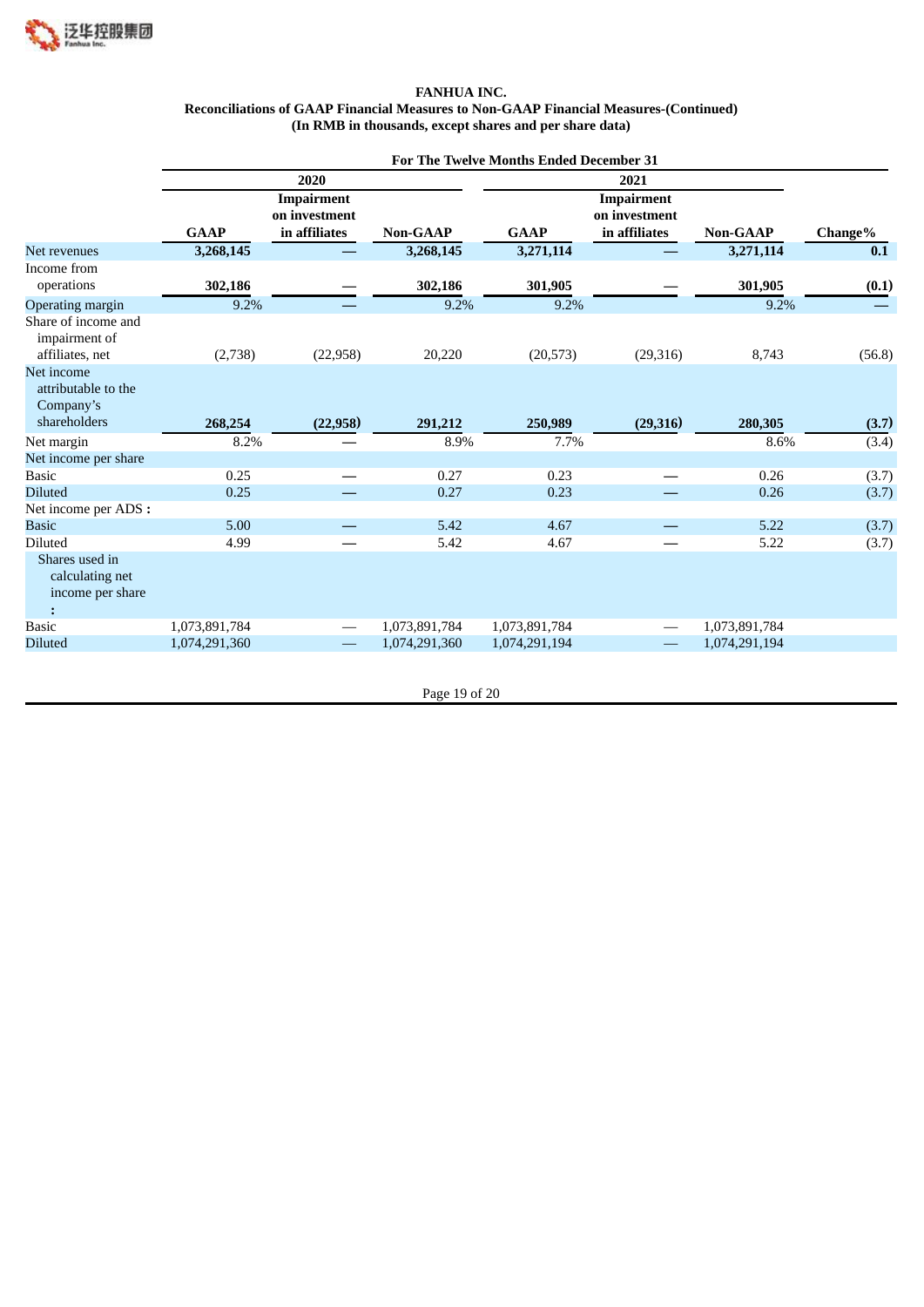

# **For more information, please contact:**

Investor Relations

Tel: +86 (20) 8388-3191

Email: qiusr@fanhuaholdings.com

*Source: Fanhua Inc.*

Page 20 of 20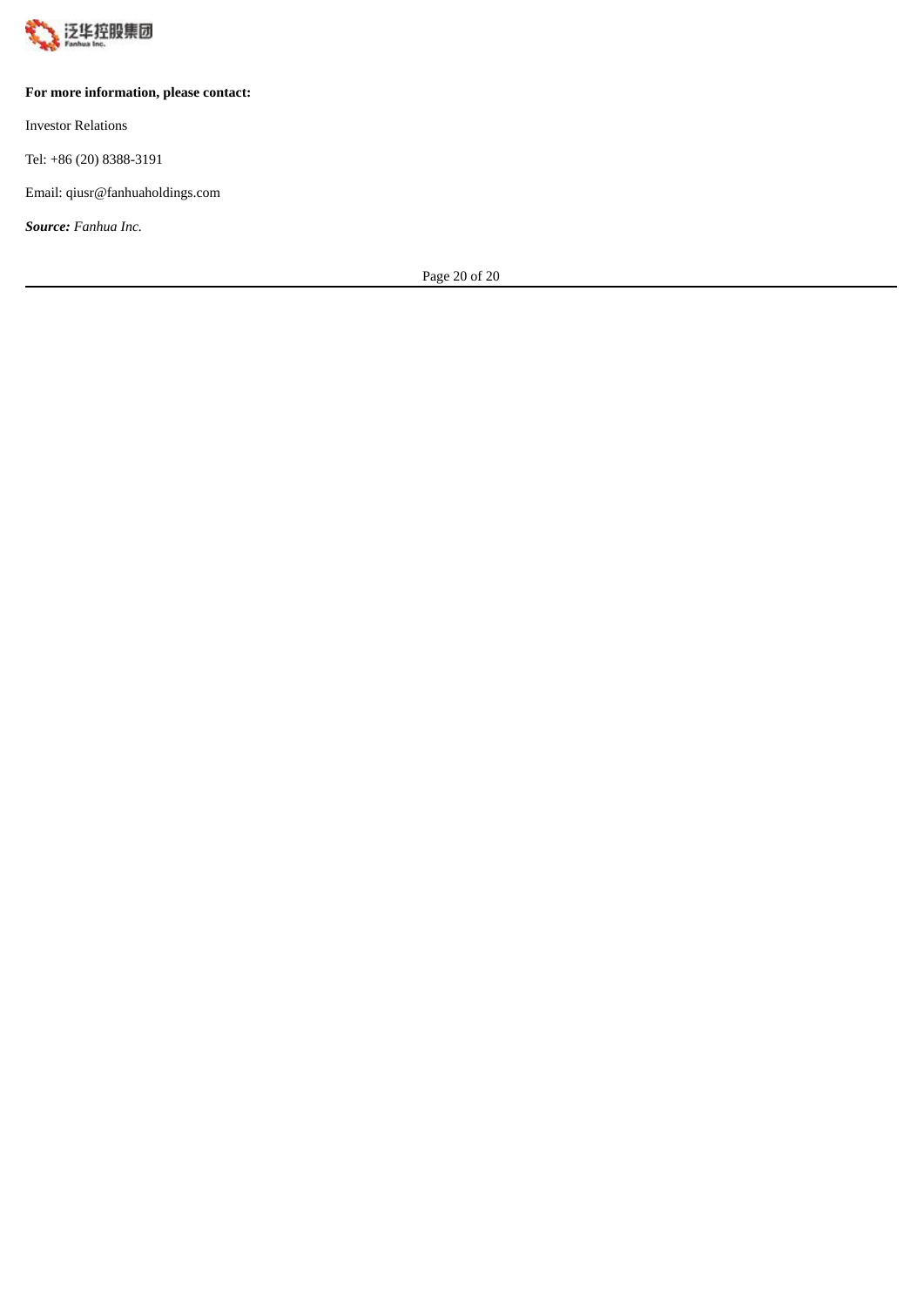<span id="page-23-0"></span>

#### **Fanhua Announces Quarterly Cash Dividend of US\$0.15 per ADS for the Fourth Quarter of 2021**

GUANGZHOU, China, March 28, 2022, Eastern Daylight Time, (GLOBE NEWSWIRE) -- The board of directors of Fanhua Inc. ("Fanhua" or "the Company") (Nasdaq: FANH), a leading independent financial services provider in China, today announced that its Board of Directors (the "Board") has declared a quarterly dividend of US\$0.0075 per ordinary share, or US\$0.15 per ADS for the fourth quarter of 2021. The dividend is payable on or around April 26, 2022 to shareholders of record on April 12, 2022.

#### **About Fanhua Inc.**

Fanhua Inc. is a leading independent financial services provider. Through our online platforms and offline sales and service network, we offer a wide variety of financial products and services to individuals, including life and property and casualty insurance products. We also provide insurance claims adjusting services, such as damage assessments, surveys, authentications and loss estimations, as well as value-added services, such as emergency vehicle roadside assistance.

Our online platforms include: (1) Lan Zhanggui, an all-in-one platform which allows our agents to access and purchase a wide variety of insurance products, including life insurance, auto insurance, accident insurance, travel insurance and standard health insurance products from multiple insurance companies on their mobile devices; (2) Baowang (www.baoxian.com), an online entry portal for comparing and purchasing health, accident, travel and homeowner insurance products and (3) eHuzhu (www.ehuzhu.com), a non-profit online mutual aid platform in China.

As of December 31, 2021, our distribution and service network is consisted of 771 sales outlets covering 23 provinces and 109 service outlets covering 31 provinces.

For more information about Fanhua Inc., please visit http://ir.fanhuaholdings.com/.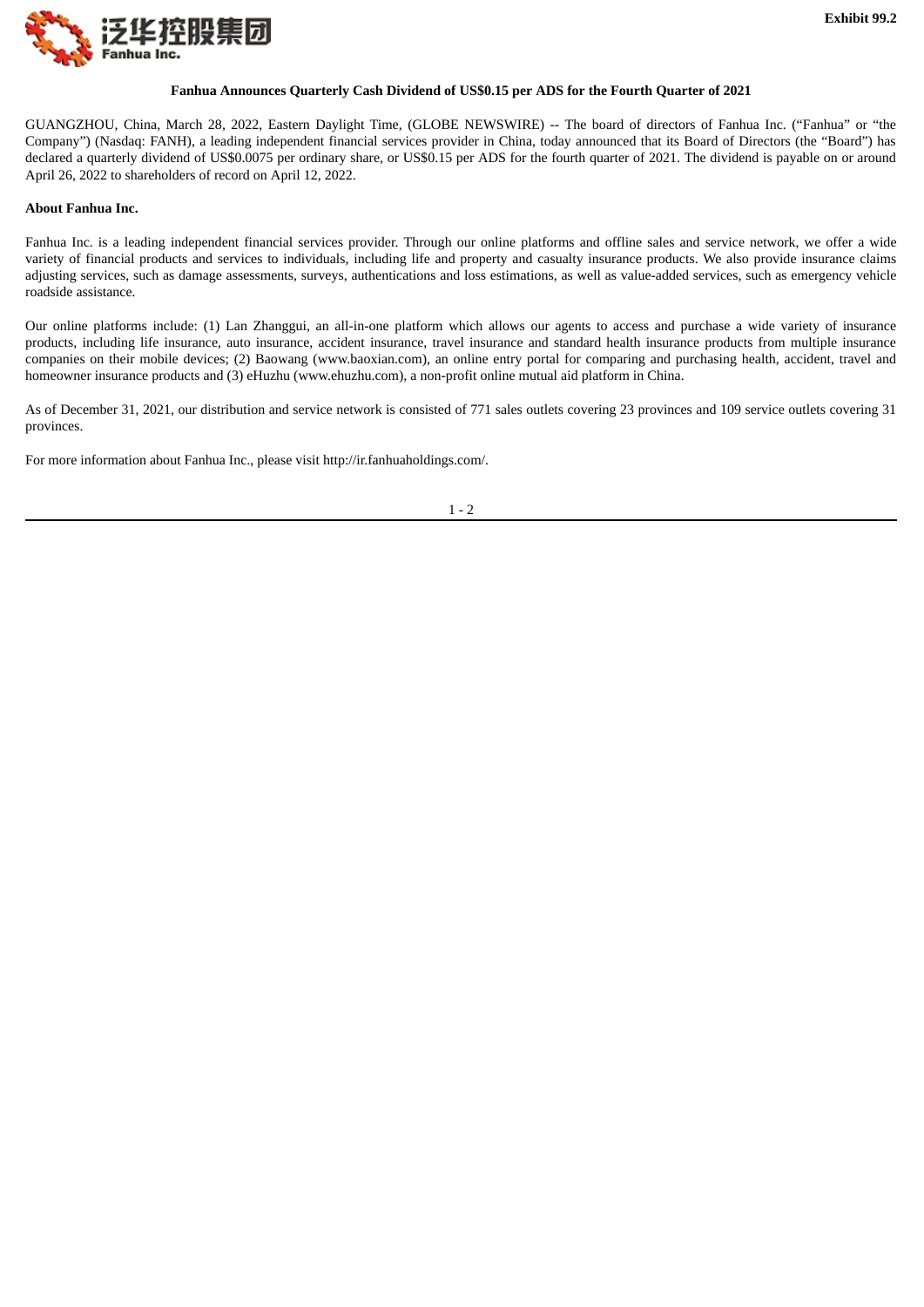

#### **Forward-looking Statements**

This press release contains statements of a forward-looking nature. These statements, including the statements relating to the Company's future financial and operating results, are made under the "safe harbor" provisions of the U.S. Private Securities Litigation Reform Act of 1995. You can identify these forward-looking statements by terminology such as "will," "expects," "believes," "anticipates," "intends," "estimates" and similar statements. Among other things, management's quotations and the Business Outlook section contain forward-looking statements. These forward-looking statements involve known and unknown risks and uncertainties and are based on current expectations, assumptions, estimates and projections about Fanhua and the industry. Potential risks and uncertainties include, but are not limited to, those relating to its ability to attract and retain productive agents, especially entrepreneurial agents, its ability to maintain existing and develop new business relationships with insurance companies, its ability to execute its growth strategy, its ability to adapt to the evolving regulatory environment in the Chinese insurance industry, its ability to compete effectively against its competitors, quarterly variations in its operating results caused by factors beyond its control and macroeconomic conditions in China, future development of COVID-19 outbreak and their potential impact on the sales of insurance products. All information provided in this press release is as of the date hereof, and Fanhua undertakes no obligation to update any forward-looking statements to reflect subsequent occurring events or circumstances, or changes in its expectations, except as may be required by law. Although Fanhua believes that the expectations expressed in these forward-looking statements are reasonable, it cannot assure you that its expectations will turn out to be correct, and investors are cautioned that actual results may differ materially from the anticipated results. Further information regarding risks and uncertainties faced by Fanhua is included in Fanhua's filings with the U.S. Securities and Exchange Commission, including its annual report on Form 20-F.

CONTACT: Investor Relations

Tel: (8620) 83883191

Email: qiusr@fanhuaholdings.com

2 - 2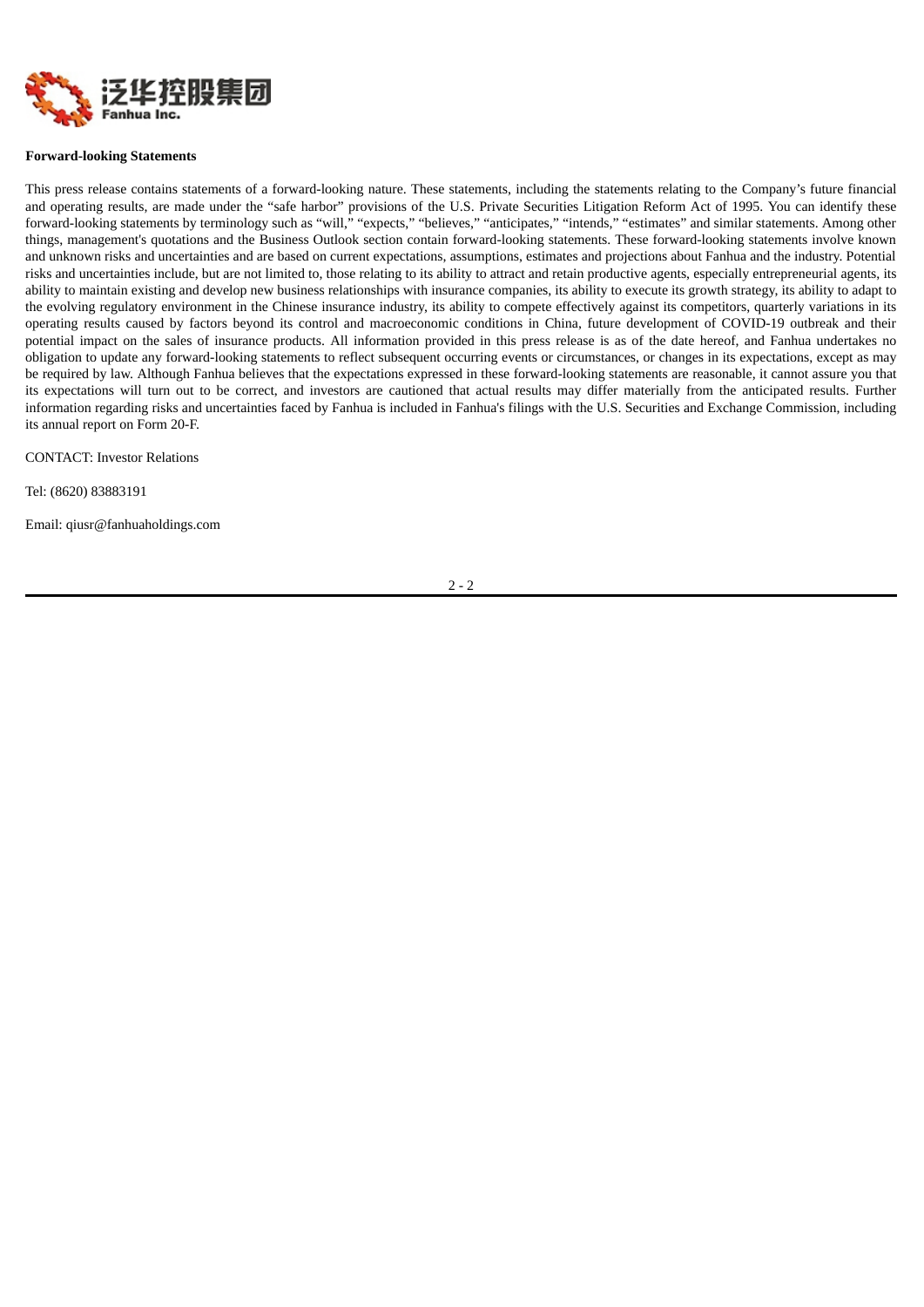<span id="page-25-0"></span>

## **Fanhua Announces Appointments of COO and CDO**

GUANGZHOU, China, March 28, 2022, Eastern Daylight Time, (GLOBE NEWSWIRE) -- The board of directors (the "Board") of Fanhua Inc. ("Fanhua" or "the Company") (Nasdaq: FANH), a leading independent financial services provider in China, today announced that Mr. Lichong Liu ("Mr. Liu") has been appointed as the vice president and chief operating officer ("COO") of the Company to oversee corporate operations, and that Mr. Jun Li ("Mr. Li") has been appointed as the vice president and chief digital officer ("CDO") of the Company to accelerate the Company's digital transformation, effective immediately.

Mr. Lichong Liu joined Fanhua in 2006, and has previously served in various leadership positions including chairman and chief executive officer of Fanhua Insurance Sales Service Group Company Limited, the onshore holding company of Fanhua's main operating entities, vice president of Fanhua's life insurance unit, and general manager of Fanhua Hebei and Shandong agency branches. Prior to that, he had held various managerial roles in leading life insurance companies in China. Mr. Liu holds a bachelor's degree of Finance from Renmin University of China and a master's degree of Advanced Business Administration from the Business School of The Hong Kong University of Science and Technology.

Mr. Jun Li has worked with Fanhua since 2008, and has previously served as chief technology officer of Fanhua Insurance Sales Service Group Company Limited and Baowang, the company's online insurance distribution platform, general manager of Fanhua's Information Technology Department and director of Fanhua's Information Center. Prior to joining Fanhua, he had served as head of technology development in several leading life insurance companies in China. Mr. Li holds a master's degree of Computer Application from Wuhan University, and certificates for Senior Engineer, System Analyst, and Certified Database Tuning Expert.

Mr. Yinan Hu, chairman and chief executive officer of Fanhua, commented: "I would like to welcome Mr. Liu and Mr. Li to join the management team. Over the past decade, Mr. Liu and Mr. Li have demonstrated high levels of leadership and professional skills. We are confident that their wisdom and experience will be fully utilized in achieving our aspiration to become a professionalized and digitalized company that demonstrates high growth, as we implement in full strength of our growth strategy of "Professionalization, Digitalization and Open Platform" to seize the burgeoning growth opportunities driven by the rising demand for elderly care, legacy management and family asset allocation services in the next decade."

#### **About Fanhua Inc.**

Fanhua Inc. is a leading independent financial services provider. Through our online platforms and offline sales and service network, we offer a wide variety of financial products and services to individuals, including life and property and casualty insurance products. We also provide insurance claims adjusting services, such as damage assessments, surveys, authentications and loss estimations, as well as value-added services, such as emergency vehicle roadside assistance.